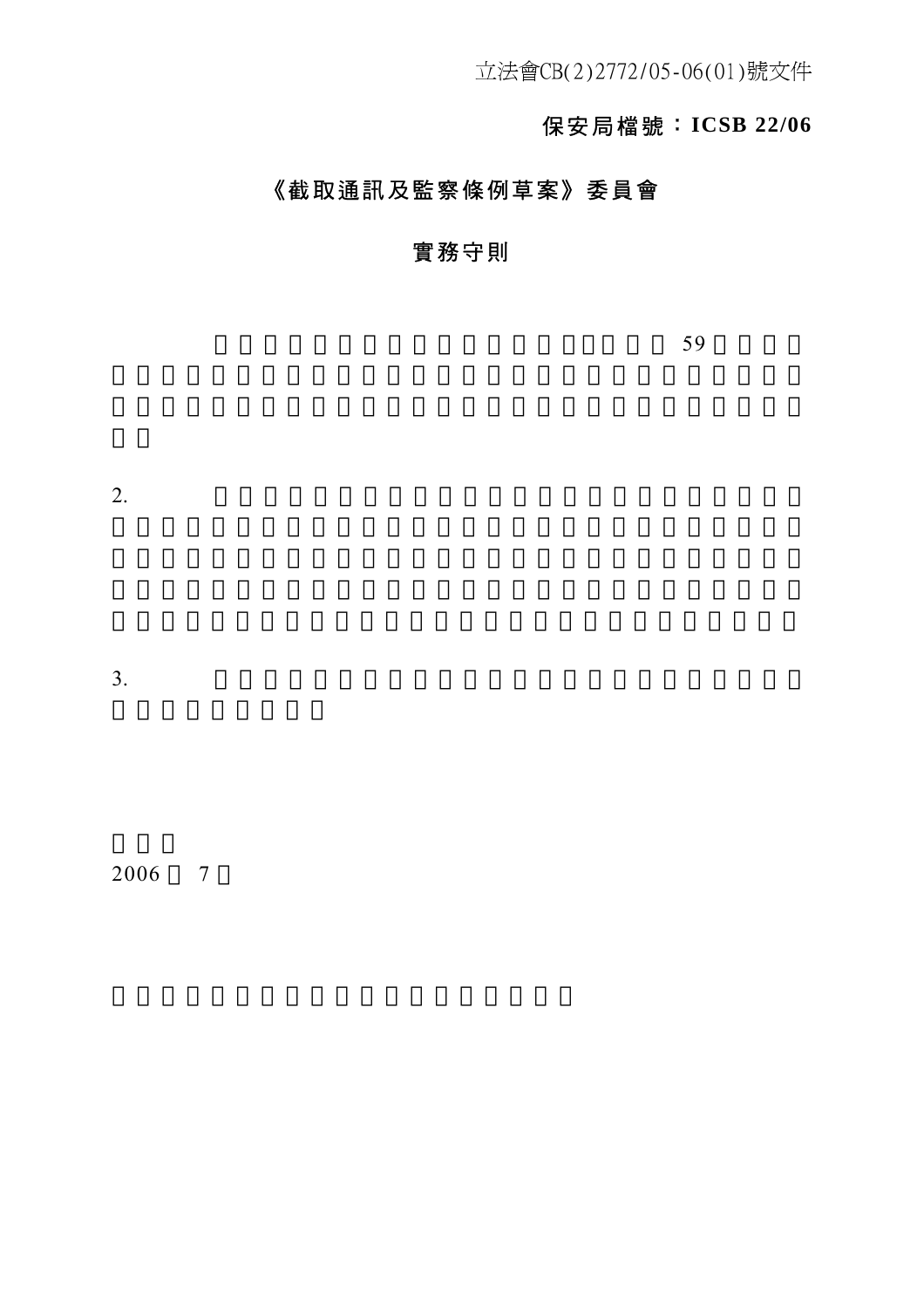# **Interception of Communications and Surveillance Ordinance**

# **Code of Practice**

# **Pursuant to Section 59 of the Interception of Communications and Surveillance Ordinance**

Note: Annex not attached.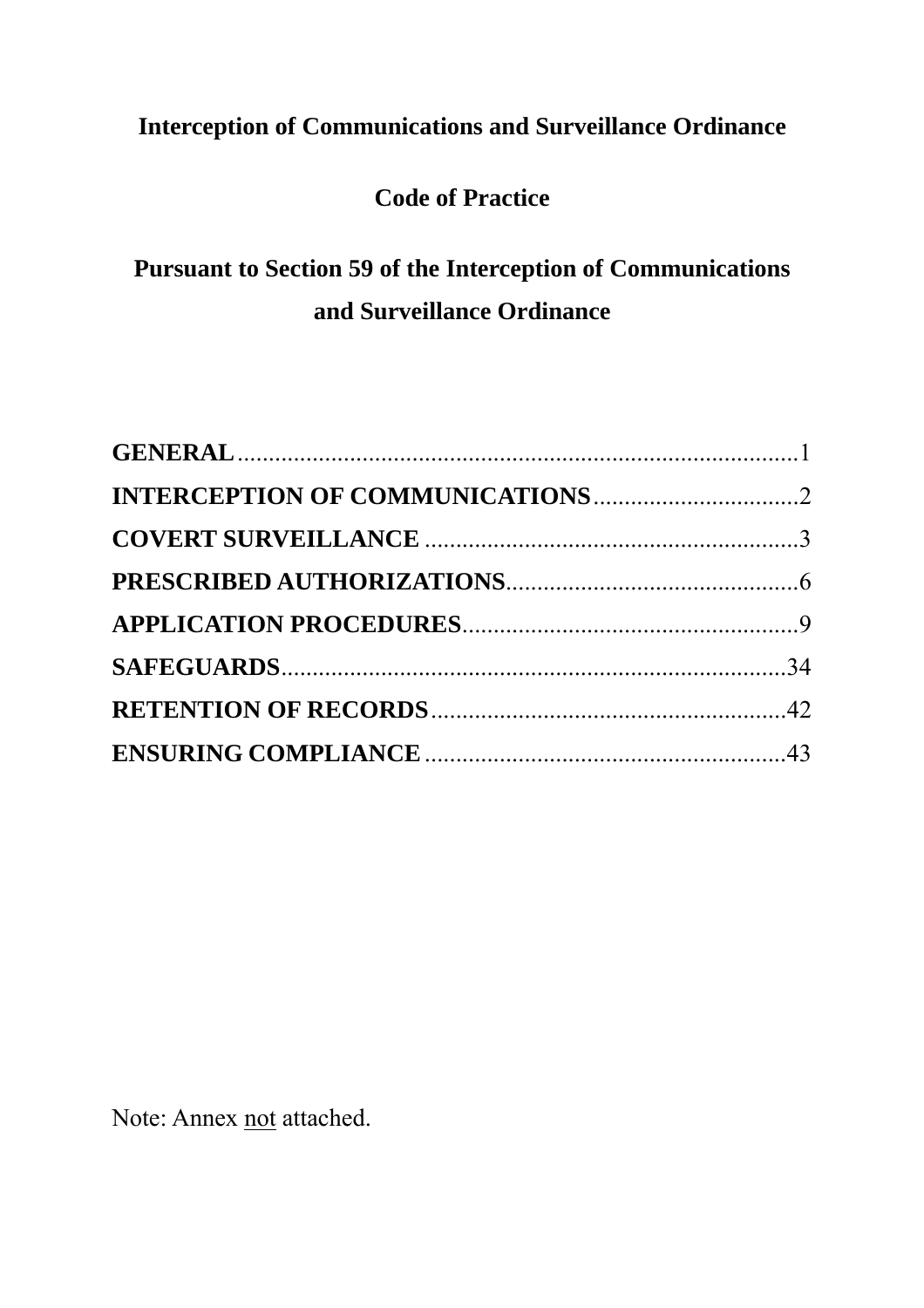#### **GENERAL**

 This Code of Practice (this "Code") is issued under section 59 of the Interception of Communications and Surveillance Ordinance, Cap. XXX (the "Ordinance") to provide practical guidance to officers of the departments listed in Parts 1 and 2 of Schedule 1 to the Ordinance. Under the Ordinance, non-compliance with this Code constitutes non-compliance with the "relevant requirements" of the Ordinance<sup>1</sup>, and has to be reported to the Commissioner on Interception of Communications and Surveillance (the Commissioner). Officers are reminded to comply with this Code at all times.

2. Any non-compliance with this Code and other relevant requirements should be brought to the attention of the management of the department without delay<sup>2</sup>. Depending on the circumstances of the case, the relevant officer may be subject to disciplinary action or the common law offence of misconduct in public office, in addition to the full range of existing law.

3. Unless the context otherwise requires, the interpretation of terms used in this Code should follow that set out in the Ordinance.

4. All officers are prohibited from carrying out any interception, either directly or indirectly (whether through any other person or otherwise), unless –

- (a) the interception is carried out pursuant to a prescribed authorization under the Ordinance;
- (b) the interception is of telecommunications transmitted by radiocommunications (other than mobile phones); or

 $\overline{a}$ 

<sup>1</sup> "Relevant requirement" means any applicable requirement under any provision of the Ordinance, the code of practice or any prescribed authorization or device retrieval warrant concerned.

<sup>2</sup> Please see paragraphs 7 and 148 to 149 below.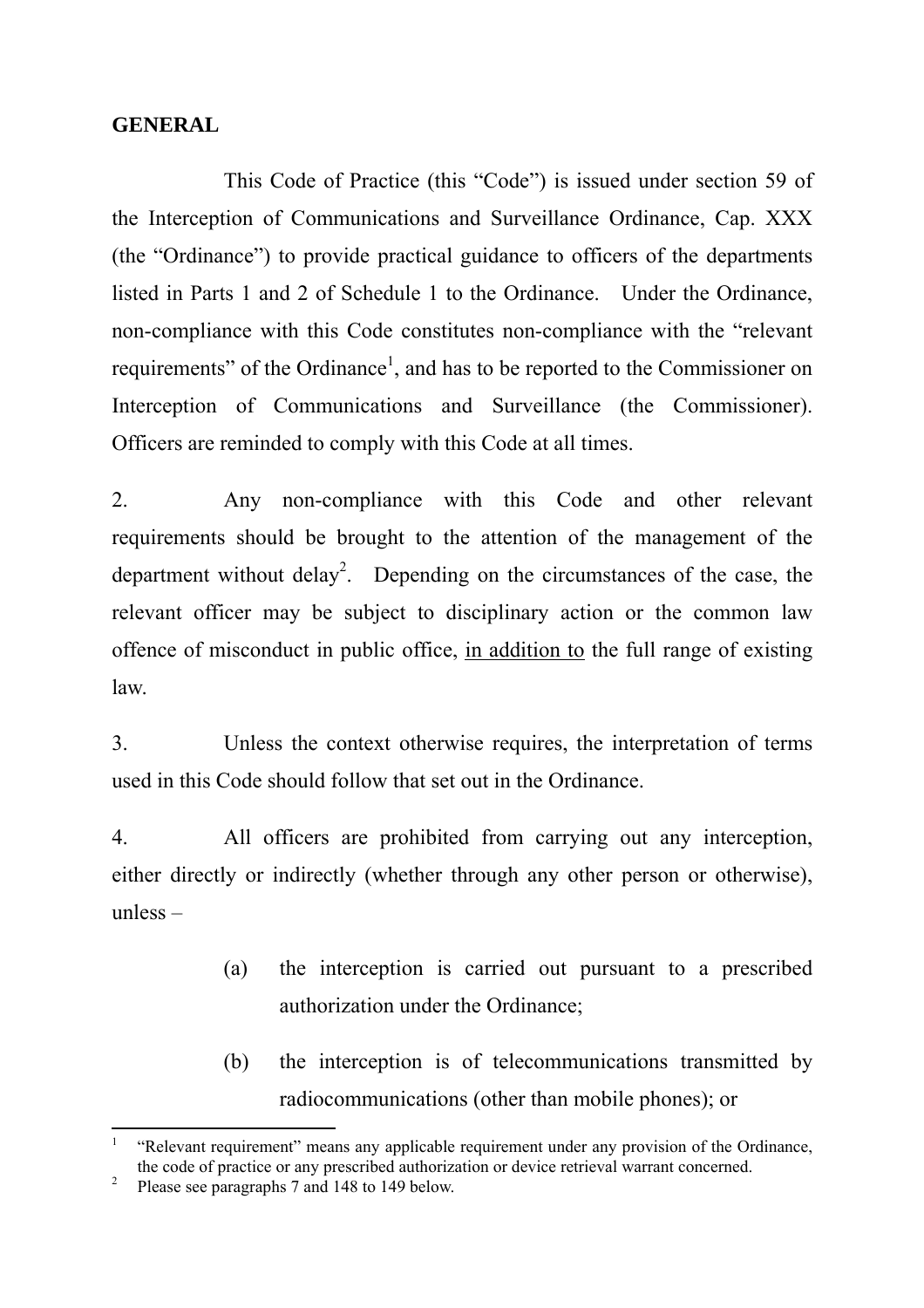(c) the interception is authorized under other enactments<sup>3</sup>.

5. Similarly, all officers are prohibited from carrying out any covert surveillance, either directly or indirectly (whether through any other person or otherwise), unless the surveillance is carried out pursuant to a prescribed authorization under the Ordinance.

6. This Code sets out further practical guidance for prescribed authorizations in respect of interception and covert surveillance under paragraphs 4(a) and 5 respectively.

7. Officers are also reminded to observe the requirements of the prescribed authorization fully in carrying out operations under the Ordinance, and nothing should be done in excess of what is authorized. Should any officer discover that any interception or covert surveillance is being or has been carried out without the authority of a prescribed authorization, it should be stopped immediately, followed by a report to the management of the department as soon as reasonably practicable. The head of department should cause a report on any such irregularity to the Commissioner to be made.

# **INTERCEPTION OF COMMUNICATIONS**

 $\overline{a}$ 

8. The interpretation of the relevant terms such as "postal interception", "telecommunications interception" and "intercepting act" is set out in section 2(1) of the Ordinance. As regards "data produced in association with the communication" in section 2(5) of the Ordinance, it includes such data as the telephone number of the caller and recipient, and other data that identify

<sup>3</sup> These include, for example, the examination of postal packets held in the custody of the Post Office empowered under section 35 of the Import and Export Ordinance, Cap. 60; the search, reading and stoppage of mail in respect of inmates empowered under Rules 47, 47A, 47B and 47C of the Prison Rules (Cap. 234, sub. leg. A); and the control over the communications of the inmates of mental hospitals with outsiders under the Mental Health Regulations (Cap. 136, sub.  $leg. A$ ).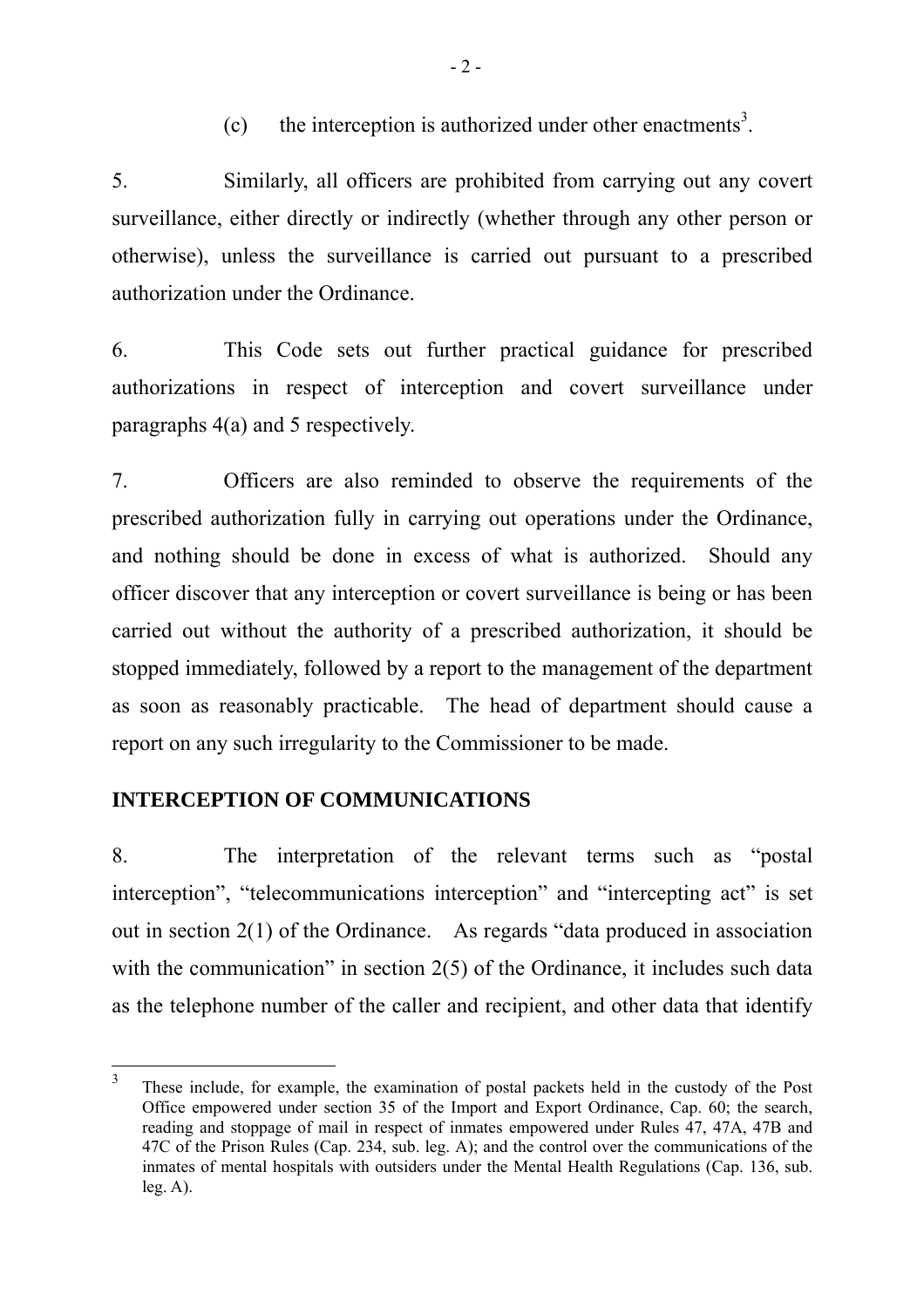the source and recipient of communication (e.g. fax number or email address). The capture of such information without accessing the actual message of the communication during the course of transmission would still be regarded as interception. However, the obtaining of records, e.g. call records and telephone bills, after the communication has been transmitted, is not an intercepting act. Records of this type of information may be obtained by search warrants.

### **COVERT SURVEILLANCE**

 $\overline{a}$ 

9. The interpretation of relevant terms such as "covert surveillance" and "surveillance device" is set out in section 2(1) of the Ordinance. Some related concepts are elaborated below.

10. The term "private information" should be given a broad interpretation, covering any information about a person's private and family life, including his personal relationship with others.

11. The test for determining whether a person is entitled to a "reasonable expectation of privacy" has two prongs. The first one is whether the person's conduct will exhibit a subjective expectation of privacy. The second is whether the person's subjective expectation of privacy is one that society is willing to recognize as reasonable<sup>4</sup>. The following factors may be relevant in assessing whether an individual's privacy expectation is reasonable –

- (a) the place where the intrusion occurs (e.g., whether or not the place is open to public view);
- (b) the object and occasion of the intrusion (e.g., whether it interferes with the private life of the individual);

<sup>4</sup> Hong Kong Law Reform Commission (LRC) *Report on Civil Liability for Invasion of Privacy* (2004), para. 6.26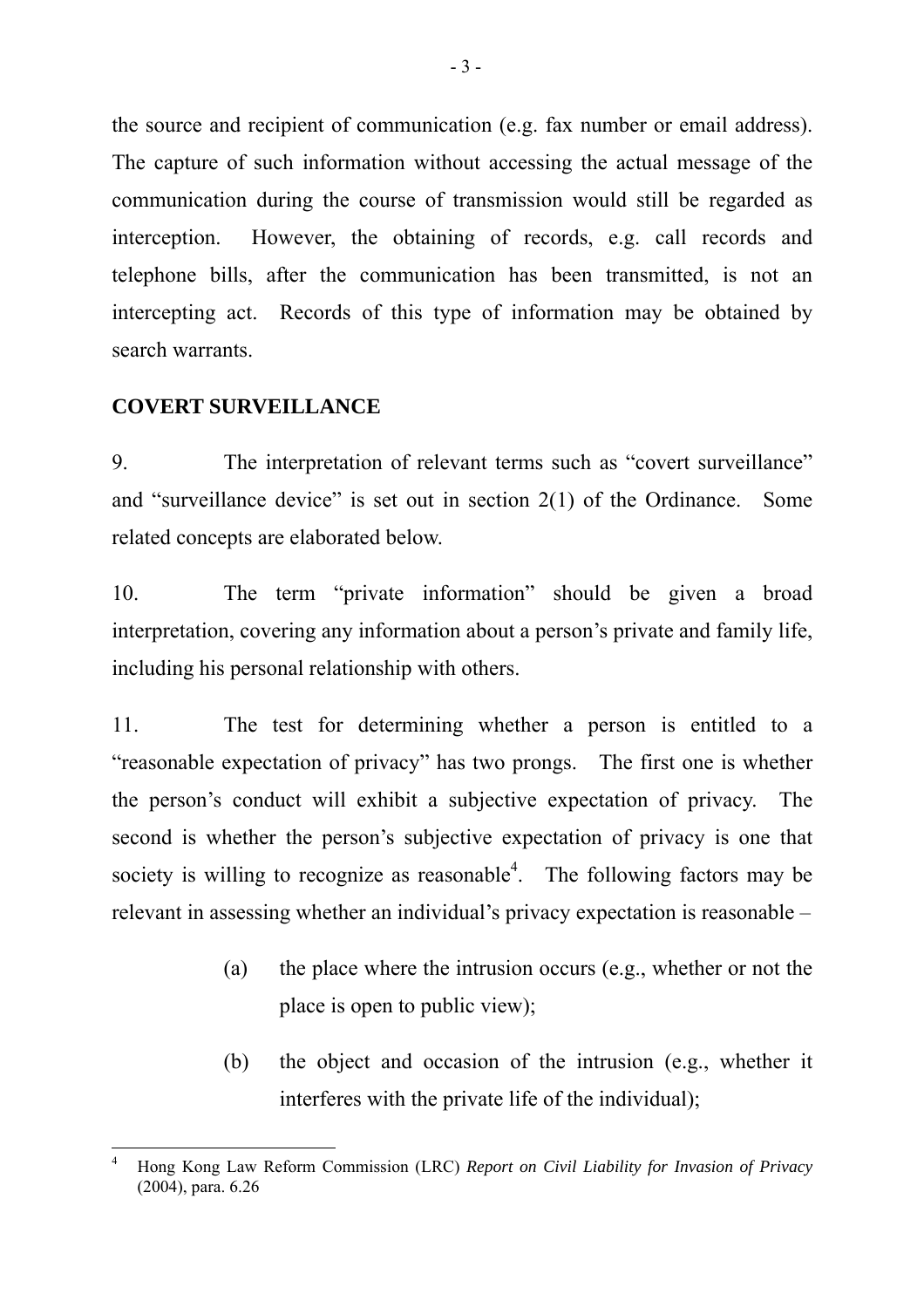- (c) the means of intrusion employed and the nature of any device used; and
- (d) the conduct of the individual prior to or at the time of the intrusion (e.g., whether the individual has taken any steps to protect his privacy)<sup>5</sup>.

When in doubt, officers should seek legal advice as to whether a person is entitled to a "reasonable expectation of privacy" in the particular circumstances in question.

12. Under section 2(2) of the Ordinance, in relation to any activity carried out by a person in a public place, a person is not regarded as being entitled to a reasonable expectation of privacy. However, this does not affect any reasonable expectation of privacy that he may have in relation to words spoken, written or read by him in a public place. In other words, a person writing a letter in a public place may still be entitled to a reasonable expectation of privacy in respect of the content of the letter.

13. The term "public place" has the same meaning as that in section 2(1) of the Summary Offences Ordinance (Cap. 228), but does not include any such premises that are intended for use by members of the public as a lavatory or as a place for taking a bath or changing clothes. According to section 2(1) of Cap. 228, *"public place includes all piers, thoroughfares, streets, roads, lanes, alleys, courts, squares, archways, waterways, passages, paths, ways and places to which the public have access either continuously or periodically, whether the same are the property of the Government or of private persons."*  Section 2(2) of Cap. 228 further provides that *"(w)here no specific description is given of the ownership of any property, the word 'property' shall be taken to* 

 5 For more details, see LRC Report *Privacy : The Regulation of Covert Surveillance* (2006), para. 2.43.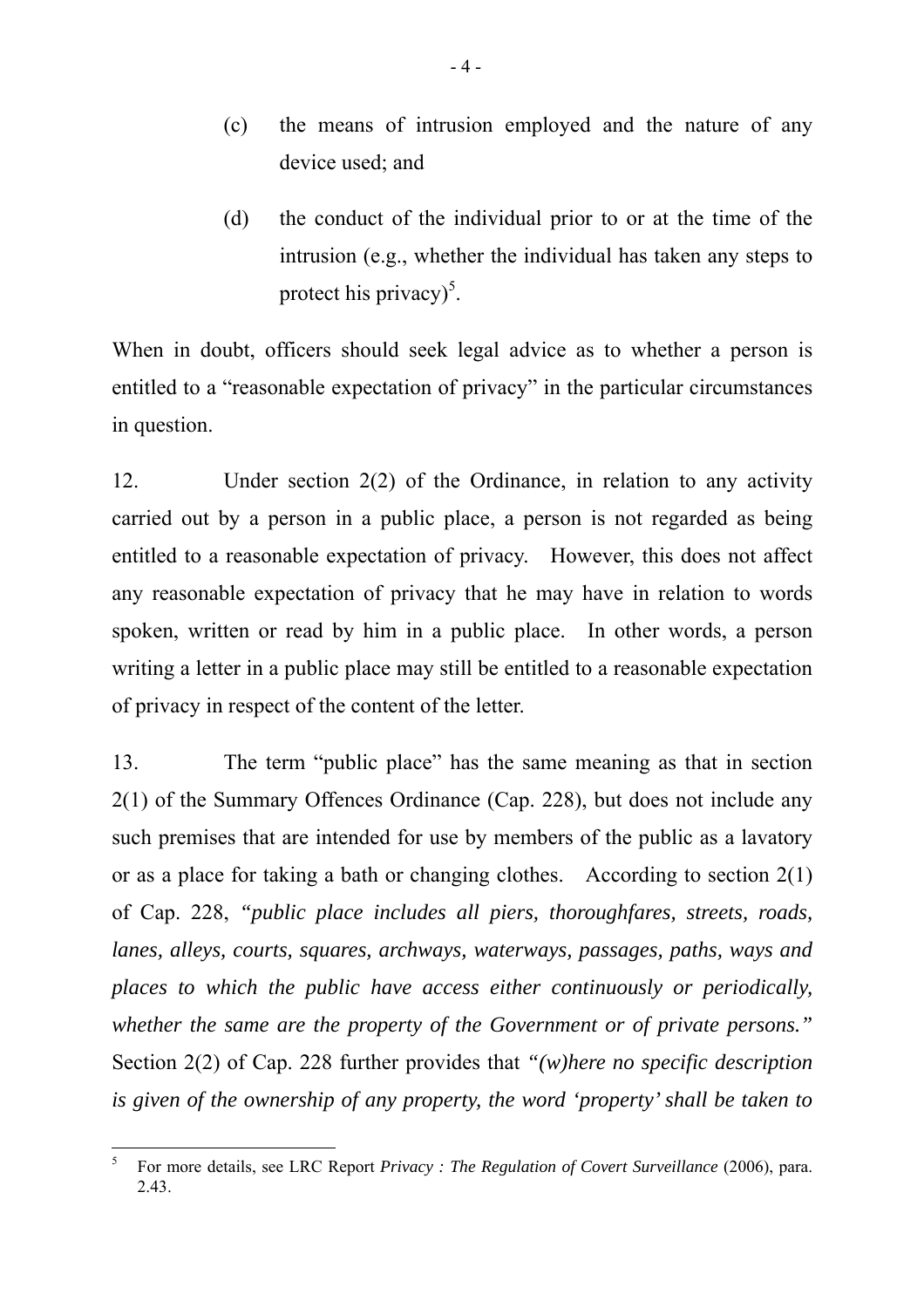*apply to all such property of the kinds specified, whether owned by the Government, by a public department or by a private person."* Premises include any conveyance under the Ordinance and hence "public place" also includes a means of transport made available to the public.

14. The Ordinance specifies two types of covert surveillance – "Type 1 surveillance" and "Type 2 surveillance". The interpretation of the two terms is set out in section 2(1) of the Ordinance.

15. The distinction between Type 1 and Type 2 covert surveillance reflects the different degrees of intrusiveness into the privacy of those who are subject to the surveillance. Type 2 surveillance covers "participant monitoring" situations where the words or activities of the target of surveillance are being listened to, monitored by or recorded by someone (using a listening device or optical surveillance device) whom the target reasonably expects to be so listening or observing. It also covers situations where the use of optical or tracking devices does not involve entry onto premises without permission or interference with the interior of conveyance or object, or electronic interference with the device, without permission. Any covert surveillance other than Type 2 surveillance is Type 1 surveillance.

16. Any covert surveillance which is otherwise Type 2 surveillance is regarded as Type 1 surveillance if it is likely that any information which may be subject to legal professional privilege (LPP) will be obtained by carrying it out.

17. "Permission" for the entry onto any premises means permission, either implied or express, and either general or specific, granted by the lawful owner or occupant of the premises, as appropriate, whether with conditions or not. No permission for entry is required where the premises are public places to which members of the public have access. Permission for the interference with a conveyance or object means permission, either implied or express, and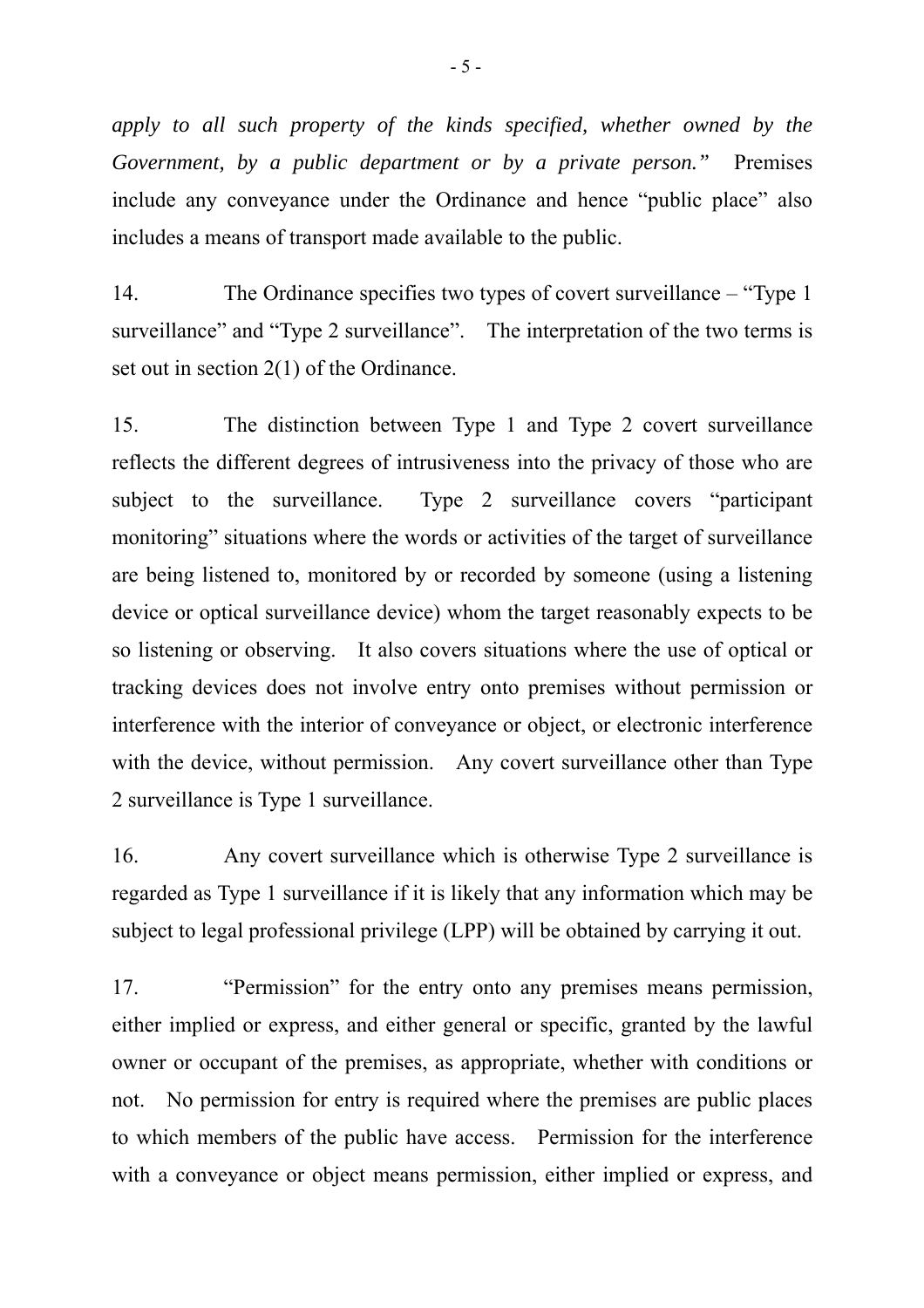either general or specific, given by the lawful owner or the person having the right to exclusive use of the conveyance or object. A permission for entry obtained by deception is not regarded as permission.

18. As regards "surveillance device", apart from the four classes of device set out in the Ordinance, the Ordinance provides that further classes of device may be prescribed by regulation made under section 62 of the Ordinance.

# **PRESCRIBED AUTHORIZATIONS**

19. A prescribed authorization under Part 3 of the Ordinance will provide lawful authority for departments specified in Schedule 1 to the Ordinance to carry out interception of communications or covert surveillance.

# **Relevant Authority**

20. The relevant authority for authorizing prescribed authorizations will vary, depending on whether the prescribed authorization is for interception of communications, Type 1 surveillance or Type 2 surveillance, and whether the authorization applied for is an emergency authorization or not. The "relevant authority" for considering applications for prescribed authorizations is as  $follows -$ 

- (a) Interception and Type 1 Surveillance
	- any panel judge.
- (b) Type 2 Surveillance
	- the authorizing officer designated by the respective head of the departments listed in Part 2 of Schedule 1 to the Ordinance. For the purpose, notwithstanding the minimum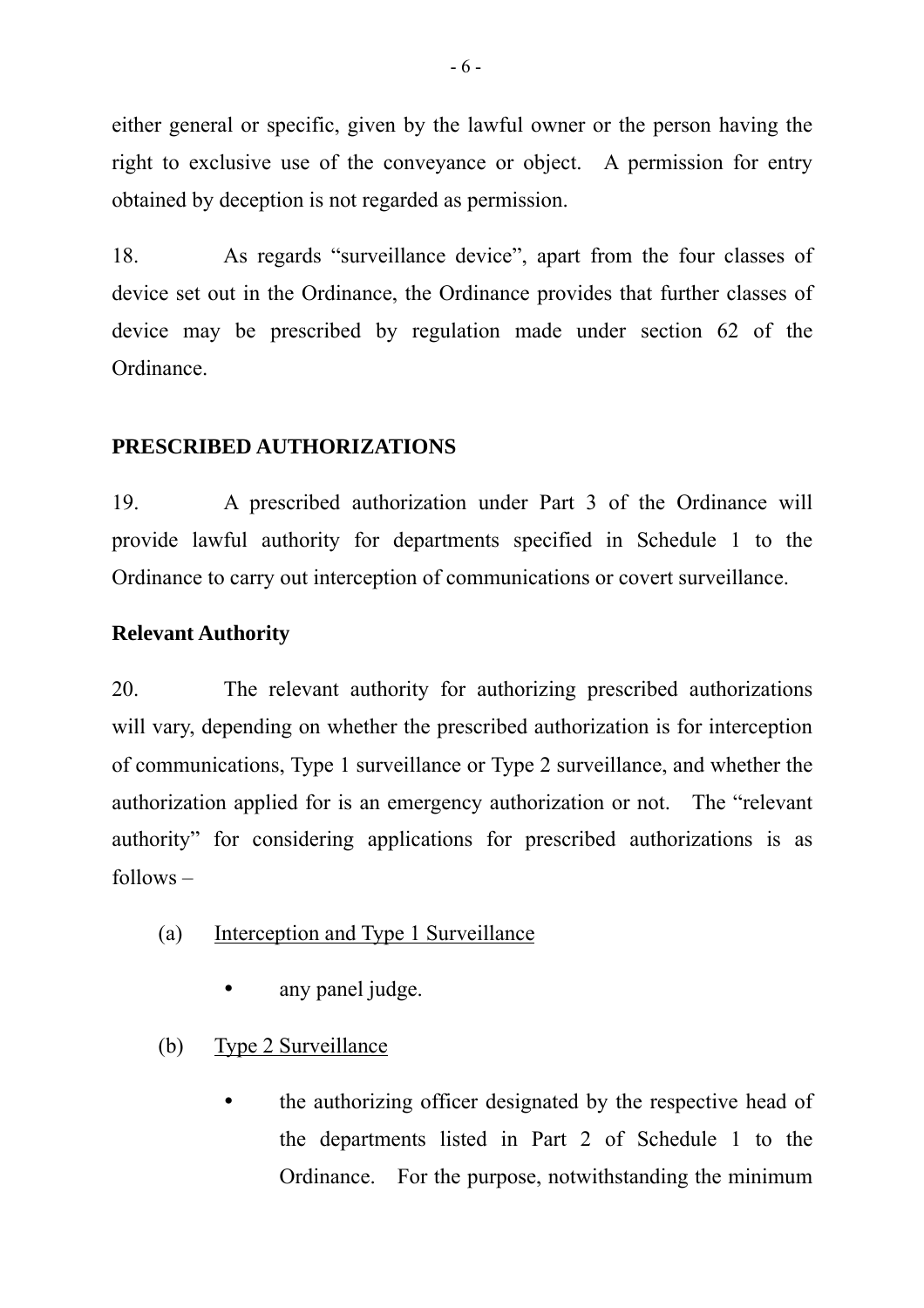rank (senior superintendent of police or equivalent) set out in the Ordinance, only officers at or above the following ranks may be so designated –

- (i) in relation to the Customs and Excise Department, a member of the Customs and Excise Service at or above the rank of Chief Superintendent;
- (ii) in relation to the Hong Kong Police Force, a police officer at or above the rank of Chief Superintendent;
- (iii) in relation to the Immigration Department, a member of the Immigration Service at or above the rank of Senior Principal Immigration Officer ; or
- (iv) in relation to the Independent Commission Against Corruption, an officer of its Operations Department at or above the rank of Principal Investigator.
- (c) Emergency Authorization

 $\overline{a}$ 

- $\bullet$  the head of a department<sup>6</sup>.
- 21. For executive authorizations, in no case should
	- (a) the authorizing officer be directly involved in the investigation of the case covered by the application for authorization;
	- (b) the applying officer be the same person as the authorizing officer; or
	- (c) the authorizing officer be involved in formulating the

<sup>6</sup> For the purpose of the Ordinance, the head of department includes the deputy head of department.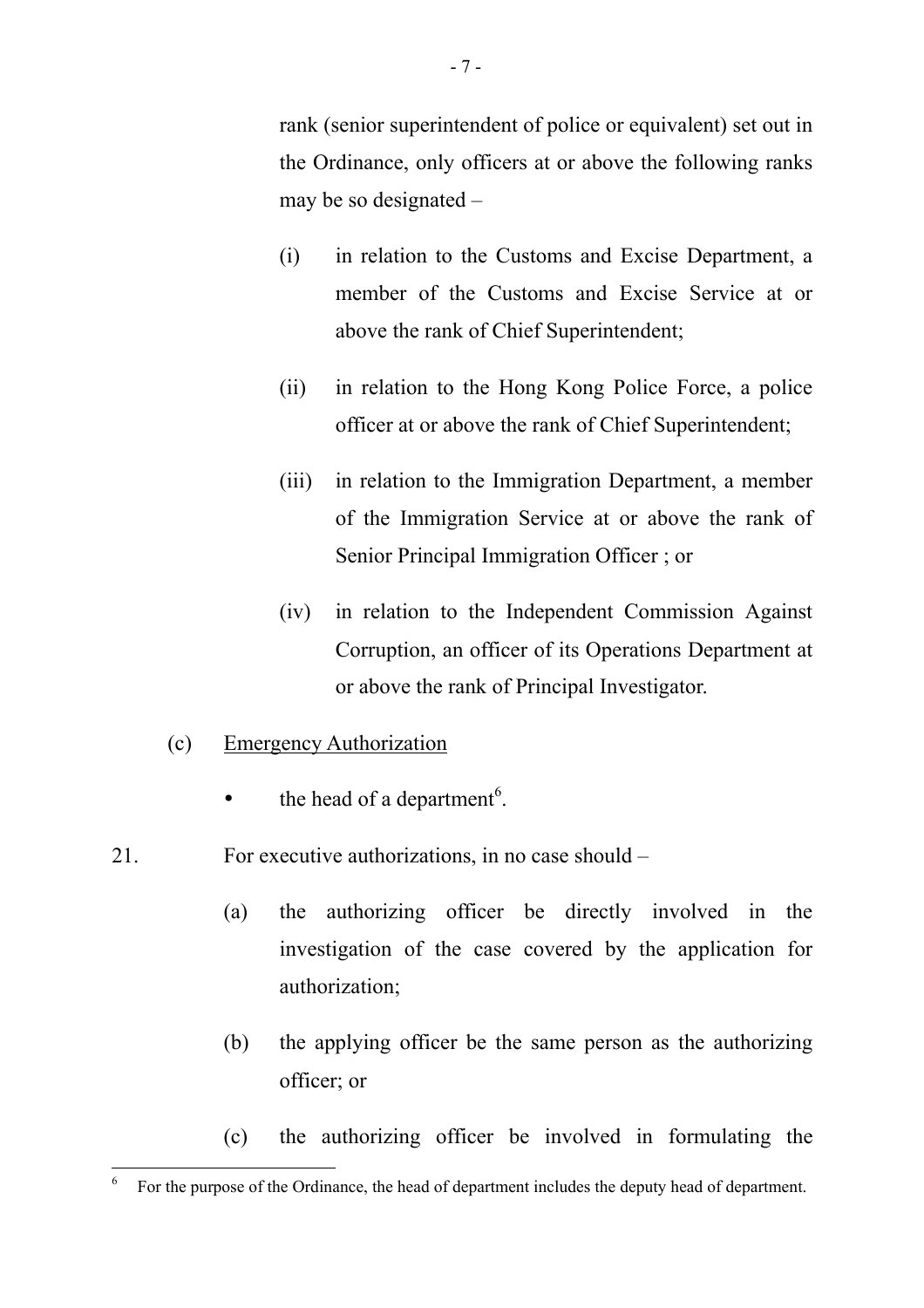application.

#### **Conditions for Issue, Renewal or Continuance of Prescribed Authorization**

22. Section 3 of the Ordinance sets out the conditions for the issue or renewal, or the continuance, of a prescribed authorization for interception of communications or covert surveillance.

23. Section 2(1) defines the term "serious crime". The serious crime threshold is no more than an initial screen. Officers must be satisfied that the conditions in section 3 are met in the circumstances of the case regarding the particular serious crime before submitting an application.

24. An assessment of the impact of a particular threat to public security should include an assessment of the impact, both direct and indirect, of the threat to the security of Hong Kong, the residents of Hong Kong, or other persons in Hong Kong. Advocacy, protest or dissent (whether in furtherance of a political or social objective or otherwise), unless likely to be carried on by violent means, is *not* of itself regarded as a threat to public security.

25. As regards the other relevant matters that may be taken into consideration under section  $3(1)(b)(iii)$ , they include the rights and freedoms guaranteed by Chapter III of the Basic Law (such as freedom of speech and of the press, freedom of assembly, of procession and of demonstration, the right to confidential legal advice, the right to protection against intrusion into a person's home or other premises, and the freedom and privacy of communications).

26. As interception or covert surveillance may interfere with the privacy of persons other than the subject, it is necessary for the officer making the application to carry out a risk assessment of collateral intrusion and consider ways of minimizing such interference. Officers involved in the application and determination of prescribed authorizations should pay particular attention to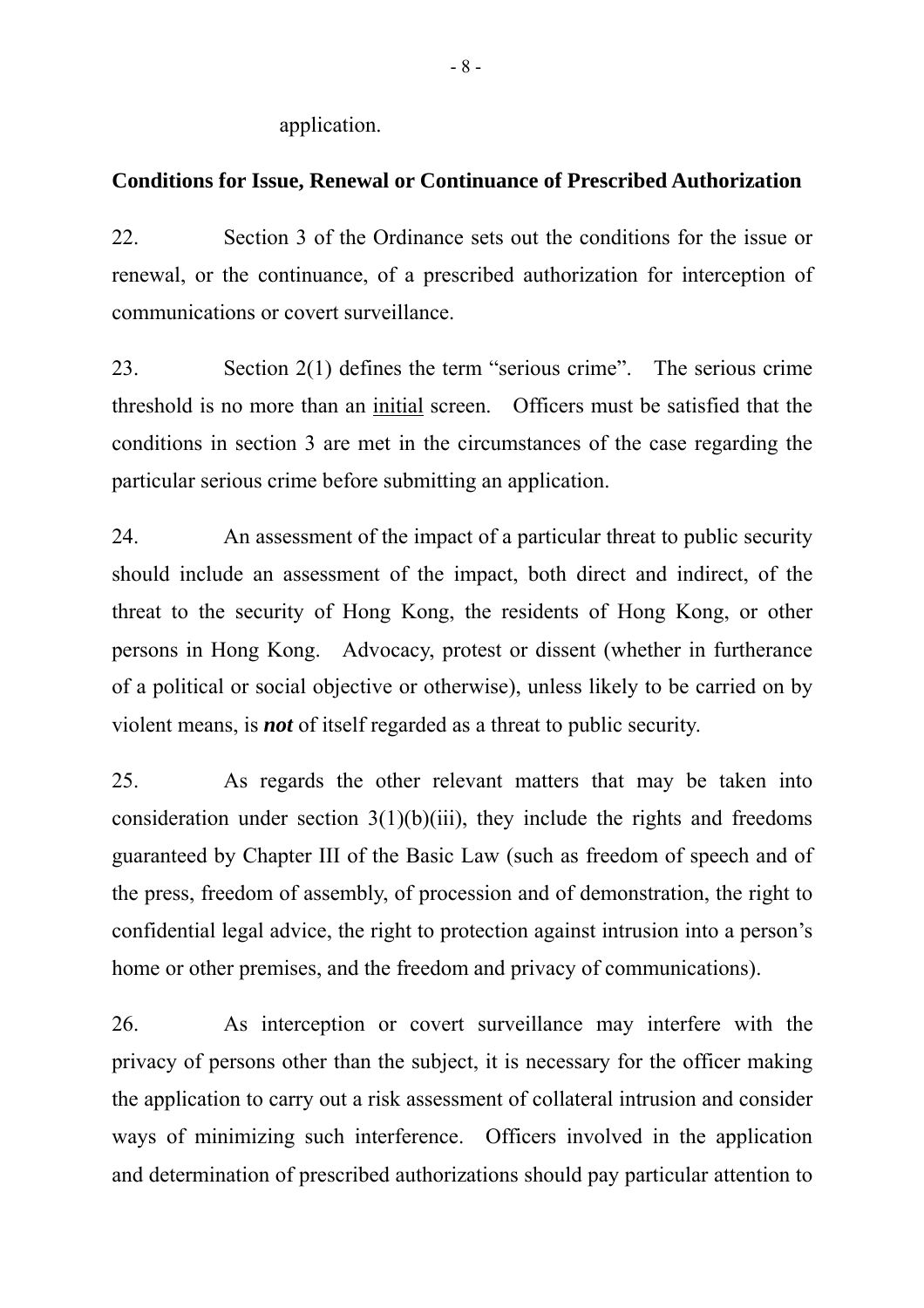this concern when considering whether the necessity and proportionality tests in section 3 of the Ordinance would be met.

## **APPLICATION PROCEDURES**

#### **General Rules**

27. The applicant for all applications made under the Ordinance should not be lower in rank than inspector of police or equivalent, and should be conversant with the facts of the case.

28. Apart from the information required to be provided under the Ordinance, if there is any other information that the applicants consider to be likely to affect the determination, it should be included in the affidavit / affirmation or statement in writing (as the case may be) as well. Where the particulars of previous applications are required to be provided, the determinations made in respect of such applications should also be included. The information provided should be sufficiently detailed to facilitate consideration on the basis of the written submission alone, if the relevant authority so decides. All applications except oral applications should be made in writing, and should be signed by the applicant. In this connection, officers are reminded that wilfully making a false affidavit, affirmation or statement is a criminal offence.

29. If a previous application relating to the same operation has already been refused, an officer must not submit the same application with materially the same details.

30. In assessing the duration of authorization or renewal to apply for, officers should carefully consider the circumstances of the case, and specify a period which is reasonable and justifiable. The term "period" may refer to either a specified time duration, or the occurrence of a specified event.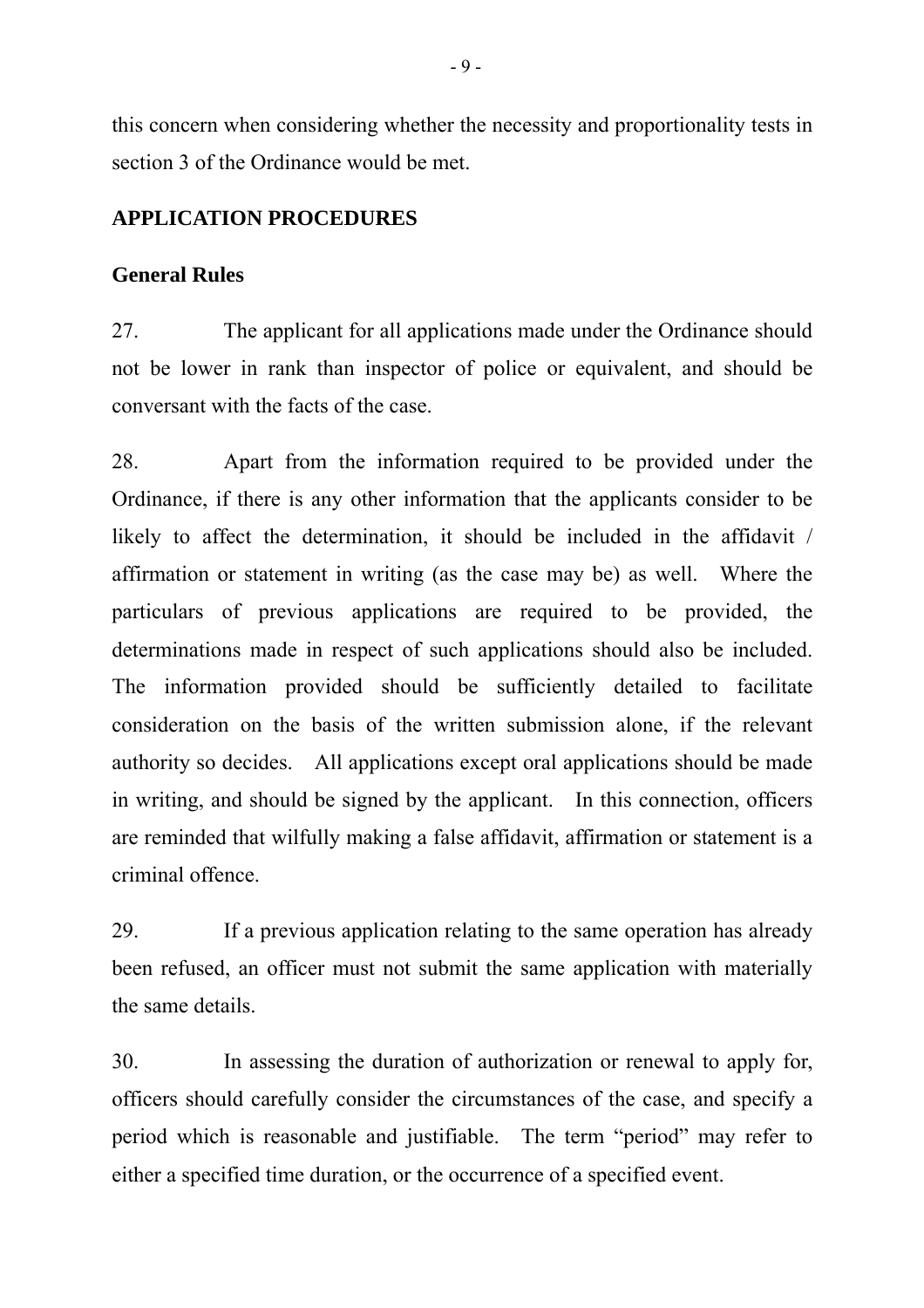31. In exercising the powers under prescribed authorizations, officers shall maintain proper records to account for their actions.

32. To enable the relevant authority to consider applications in context, the supporting affidavit / affirmation or statement in writing must specify clearly what types of interception or covert surveillance are involved. As far as possible, specific details should be provided. For example, in the case of interception, the application should specify whether it is proposed to undertake postal interception or telecommunications interception and, in the latter case, whether the interception is of telephone conversations, emails, fax transmissions, etc. In the case of covert surveillance, the application should indicate the types of surveillance device (optical surveillance, listening, etc.) proposed to be used. The identifying details of the communications or activities to be intercepted or put under surveillance should also be provided as far as they are known to the applicant. These details include, for example, the address of the subject of postal interception, the telephone number of the subject of the line to be intercepted and the location at which the surveillance device will be used.

33. For the same investigation or operation, a single application may cover more than one subject. This is possible if the need to make an application on the same investigation or operation covering the various subjects arises at the same time. However, separate applications may also be made at different times for the same case during its investigation or operation to take into account developments, for example, the identification of another suspect. A separate application should be made for different investigations or operations.

#### **Issue of Judge's Authorizations**

34. This section applies to applications for the issue or renewal of a prescribed authorization for carrying out interception of communications or Type 1 surveillance, in accordance with Division 2 of Part 3 of the Ordinance.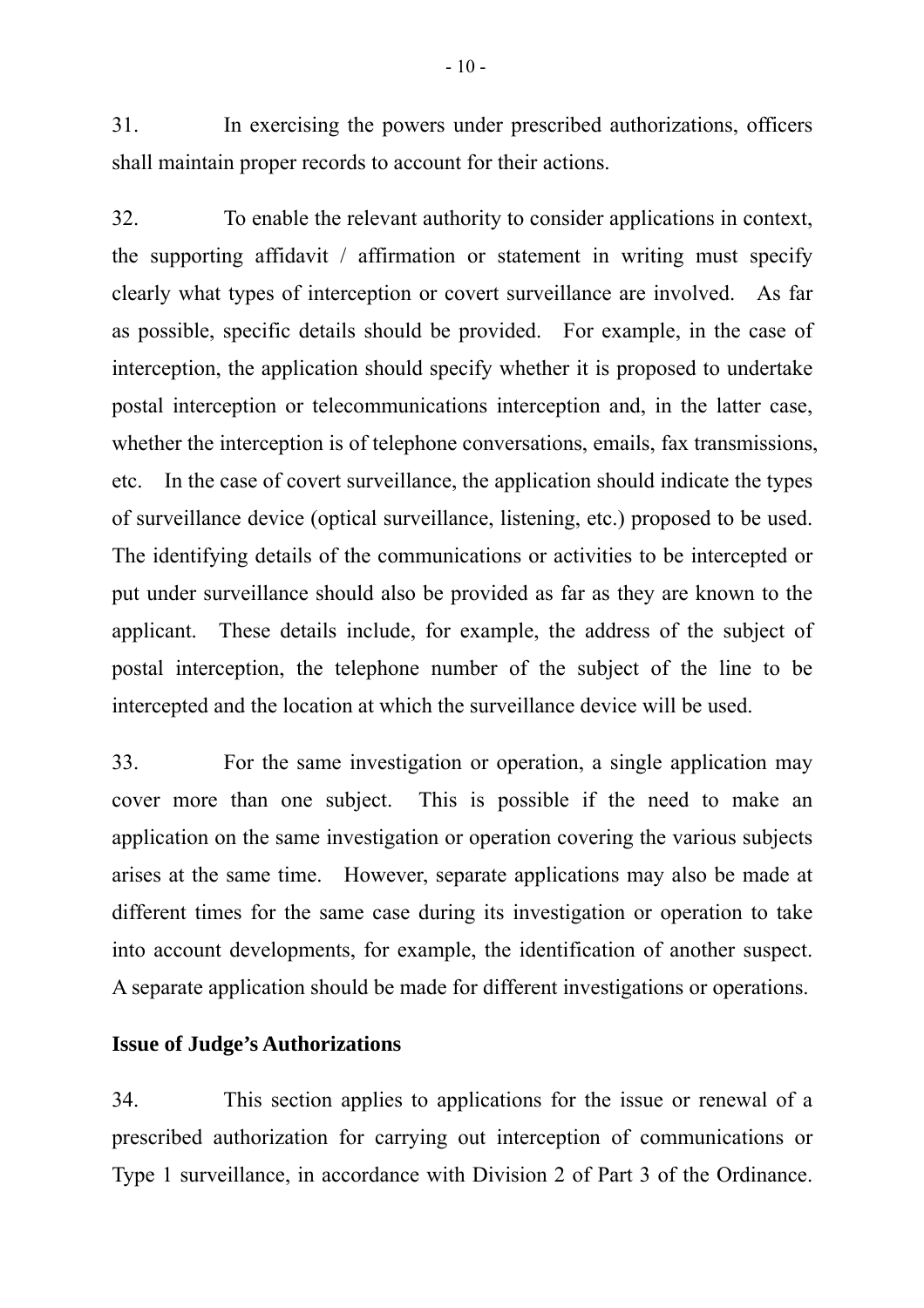The relevant authority for granting authorization for such applications is the panel judge.

# Application for Judge's Authorization for Interception or Type 1 Surveillance

35. Upon obtaining an approval from a directorate officer of the department concerned, an officer of the department may apply to a panel judge for the issue of a judge's authorization for interception or Type 1 surveillance. The application shall be made in writing as per the format at **COP-1** at **Annex**.

36. The application shall be supported by an affidavit / affirmation of the applicant detailing the facts which are relied upon to obtain the judge's authorization. The affidavit / affirmation must contain the relevant information set out respectively in Parts 1 or 2 of Schedule 3 to the Ordinance (as the case may be). The affidavit / affirmation should be sworn / affirmed. This should as far as possible be done before one of the assistants to the panel judges, or the panel judges themselves, in order to protect the confidentiality of the information involved.

# Determination of Application for Judge's Authorization by the Panel Judge

37. The panel judge will deliver in writing his determination<sup>7</sup>, and will return the determination and the certified copy of the application, the affidavit / affirmation and other supporting documents submitted with the application to the applicant.

# Duration of Judge's Authorization

38. Section 10 of the Ordinance provides for the duration of a judge's authorization. Paragraph 30 above is relevant.

 $\overline{a}$ 7 The panel judge may consider the application in such manner as he considers appropriate. Where the panel judge decides to hold a hearing in respect of the application, it will be held in private and the panel judge may arrange for the hearing to be audio-taped.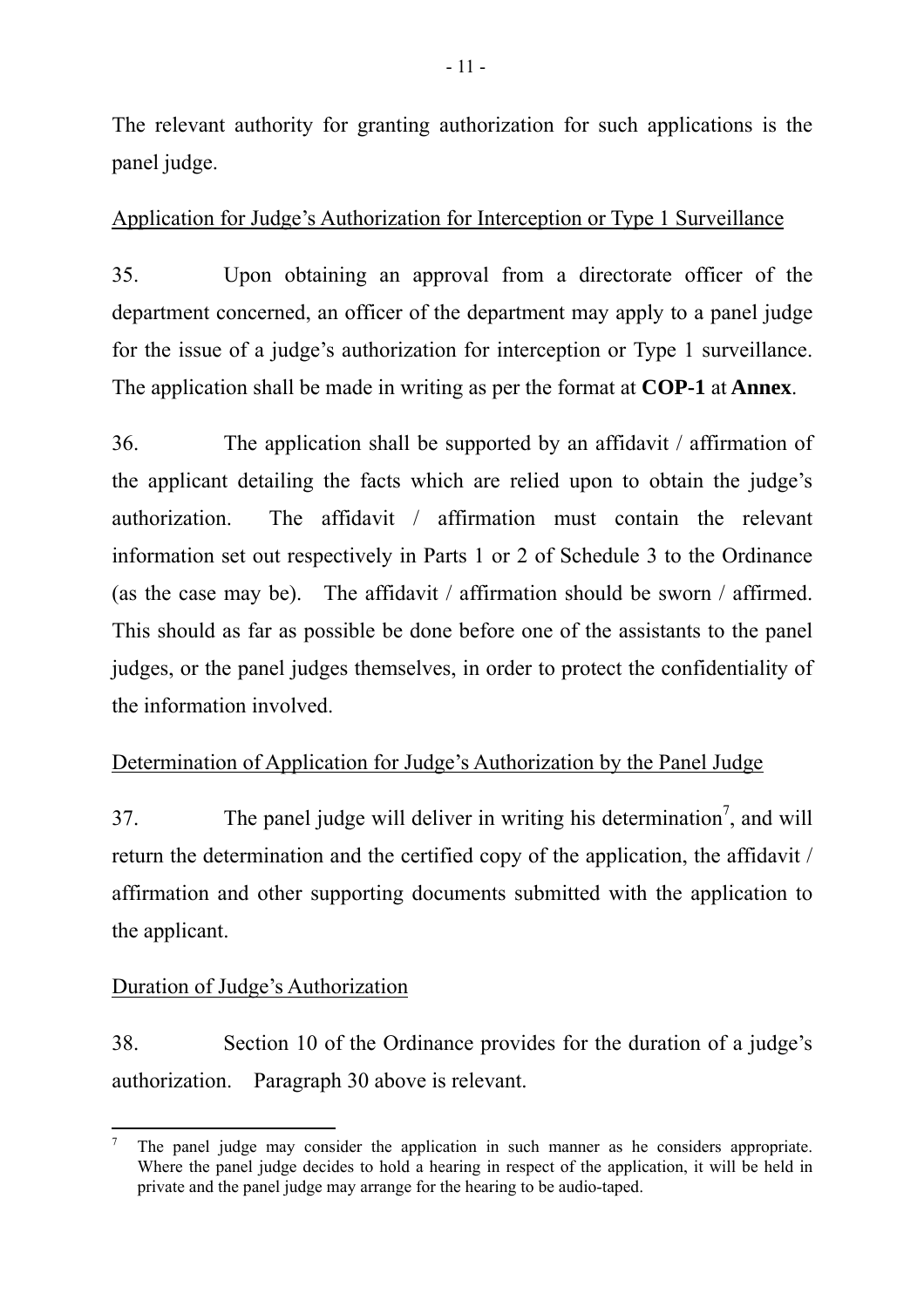### **Renewal of Judge's Authorizations**

39. If a judge's authorization in force has to be renewed, a renewal application must be made before the authorization ceases to have effect. A judge's authorization may be renewed more than once.

# Application for Renewal of Judge's Authorization

40. Upon obtaining an approval from a directorate officer of the department, an officer of the department concerned may apply to a panel judge for renewal of the authorization. The application shall be made in writing as per the format at **COP-2** at **Annex**, and shall be supported by the documents set out in section 11(2) of the Ordinance (including a copy of the judge's authorization sought to be renewed, copies of all affidavits / affirmations provided for the purposes of any previous applications in relation to the issue or renewal of the judge's authorization, as well as an affidavit / affirmation of the applicant containing the information set out in Part 4 of Schedule 3 to the Ordinance).

41. Other detailed arrangements in respect of the affidavit / affirmation as set out in paragraph 36 above apply. Any renewal of the same authorization for more than five times should be reported to the Commissioner.

# Determination of Renewal of Judge's Authorization

42. The panel judge will deliver in writing his determination, and will return the determination and the certified copy of the application, the affidavit / affirmation and other supporting documents submitted with the application to the applicant.

# Duration of Renewal of Judge's Authorization

43. Section 13 of the Ordinance provides for the duration of a renewal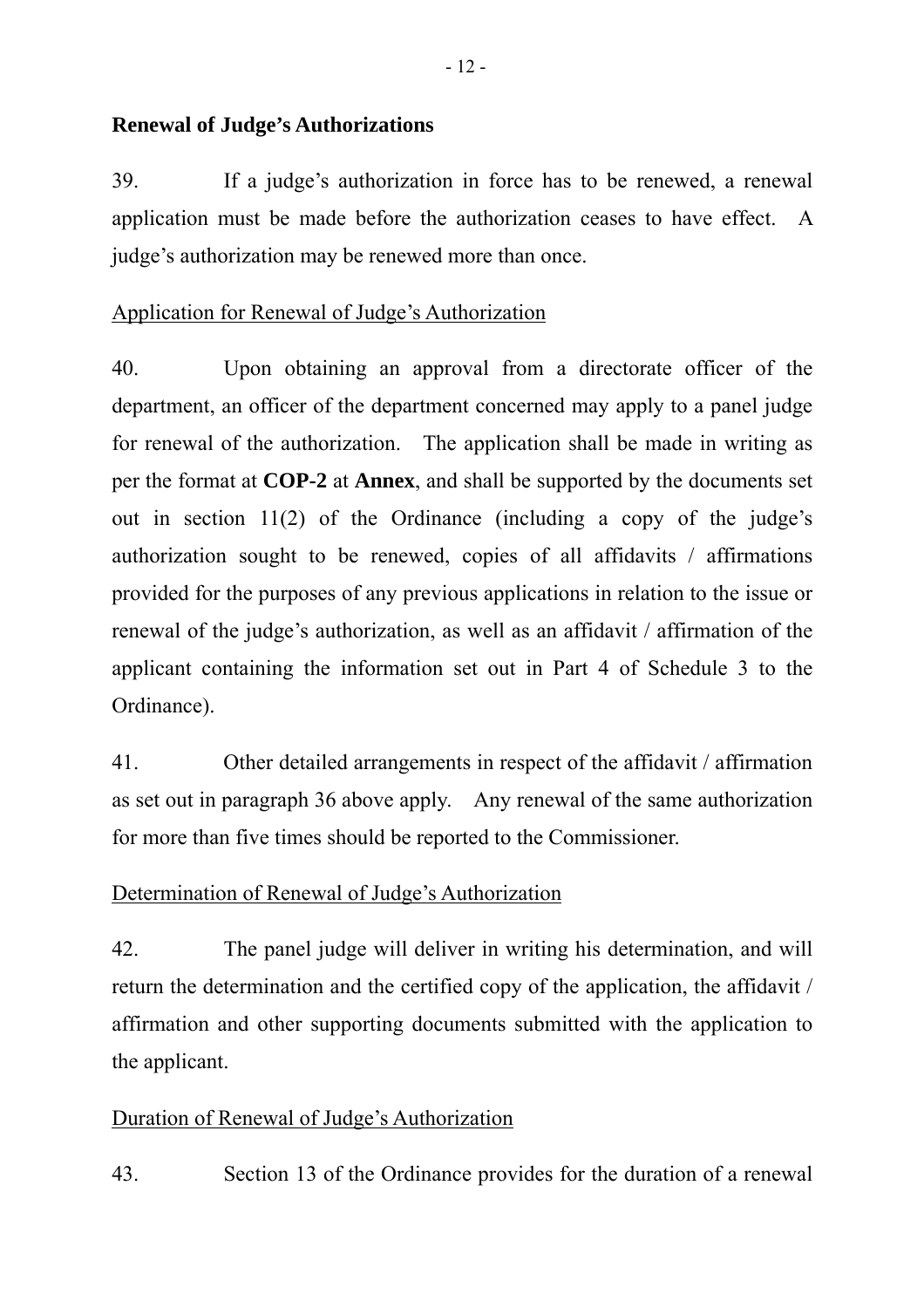of a judge's authorization. Paragraph 30 above is relevant.

# **Issue of Executive Authorizations**

44. This section applies to applications for issue or renewal of a prescribed authorization for Type 2 surveillance in compliance with Division 3 of Part 3 of the Ordinance.

45. The relevant authority for considering such applications is the authorizing officer designated by the head of a department of a rank as stipulated in paragraph 20(b) above.

# Applying for Type 1 authorization for Type 2 surveillance

46. Section 2(3A) of the Ordinance provides that an officer may apply for the issue or renewal of a Type 2 surveillance authorization as if the Type 2 surveillance were Type 1 surveillance, and the provisions of the Ordinance relating to the application and the prescribed authorization apply to the Type 2 surveillance as if it were Type 1 surveillance. Officers should consider making an application for Type 1 authorization if the operation would involve both Type 1 and Type 2 surveillance, thus obviating the need to apply for two separate authorizations for the same operation.

47. In addition, special circumstances of a Type 2 surveillance operation may render it particularly intrusive, e.g.,

- there is a likelihood that contents of journalistic material may be obtained; or
- an electronic optical surveillance device is proposed to be directed at a person inside premises from outside those premises in circumstances where the person has taken measures such that, were it not for the use of that device, he would not be observable by a person outside the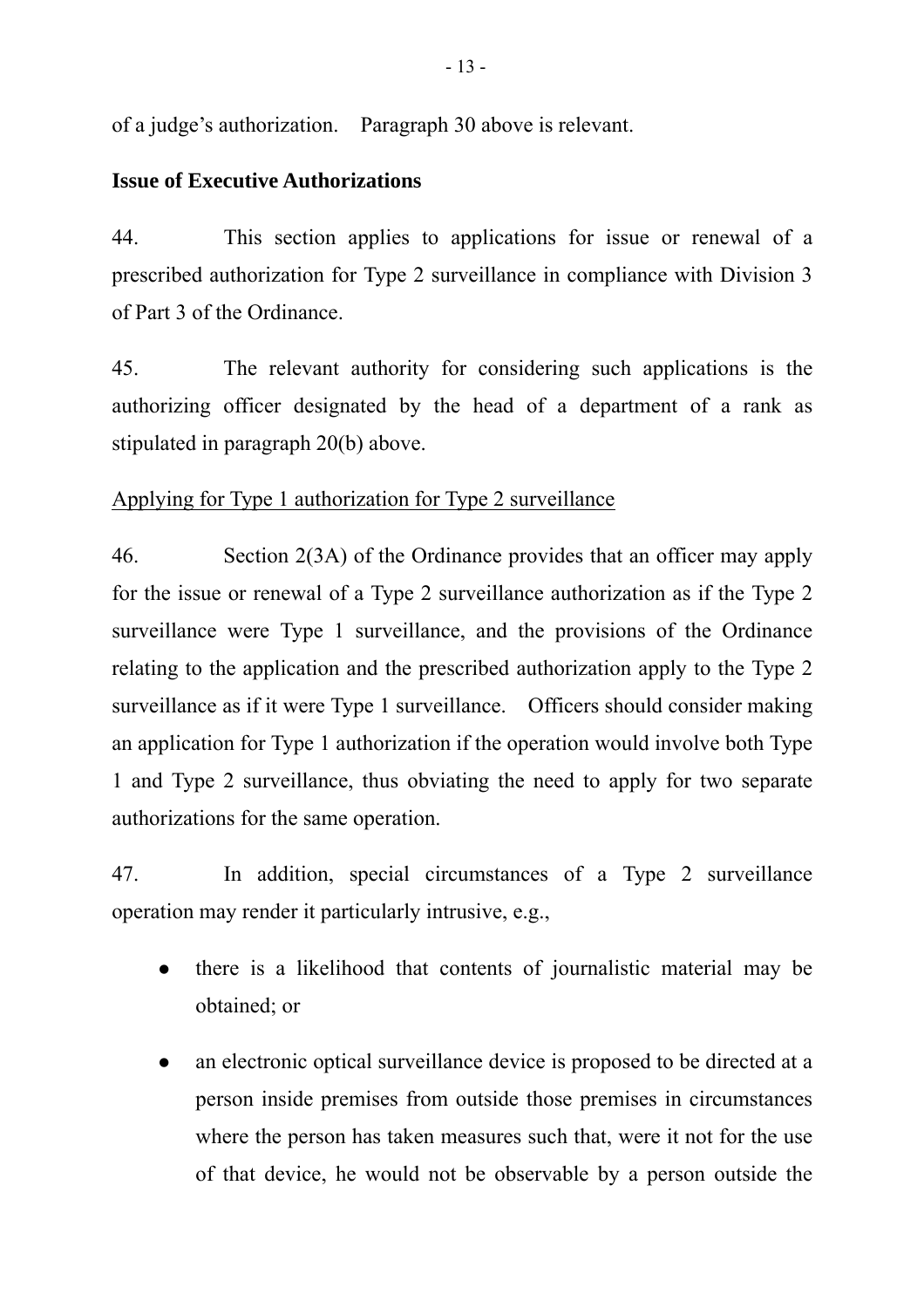premises.

In such situations, consideration should be given to applying for a Type 1 authorization.

# Application for Issue of Executive Authorization

48. An application for executive authorization shall be made in writing and supported by a statement in writing made by the applicant detailing the facts which are relied upon to obtain the executive authorization. The statement should contain the relevant information set out in Part 3 of Schedule 3 to the Ordinance (**COP-8** and **COP-9** at **Annex**).

49. Should the case involve participant monitoring in Type 2 surveillance, the consent of the participating party should be obtained prior to the operation taking place, and this should be so indicated in making the application.

# Determination of Application for Executive Authorization by the Authorizing **Officer**

50. The authorizing officer may seek additional information from the applying officer as he deems appropriate. In such case, he shall record the additional information in writing, if it is not provided in written form. After considering the application, the authorizing officer shall deliver in writing his determination (**COP-10** or **COP-11** at **Annex**).

51. In considering an application, an authorizing officer must be satisfied that the conditions for issuing the authorization set out in section 3 of the Ordinance (see paragraphs 22 to 26 above) are all met. The particular intrusiveness of the operation because of the nature of the information that may be obtained (such as journalistic material), the identity of the subject (such as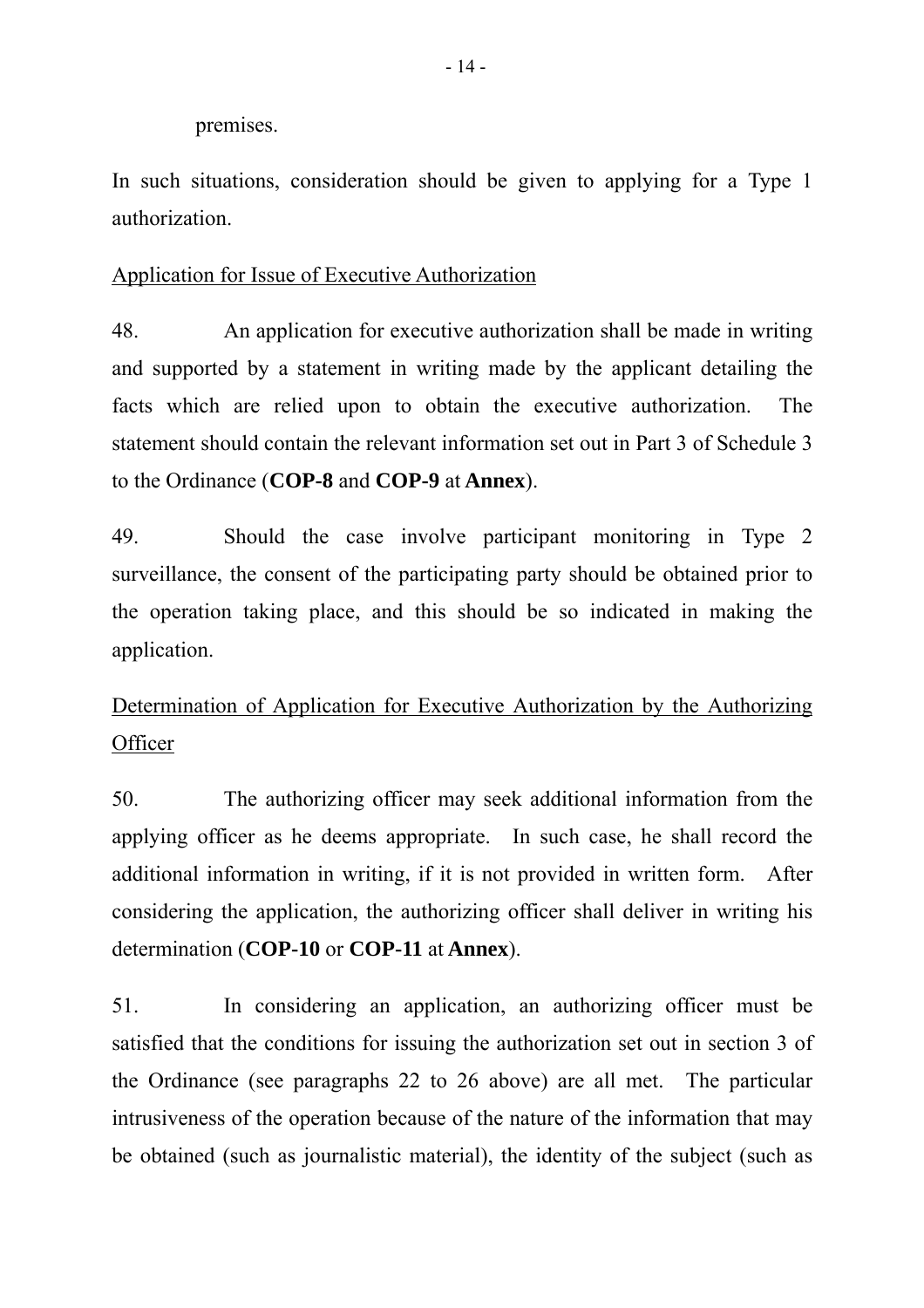lawyers), etc. may be relevant (paragraph 47 above). In particular, special attention should be paid to the assessment of the likelihood of information that is subject to LPP may be obtained. If LPP information is likely to be obtained through the proposed operation, an application for Type 1 authorization from a panel judge should be made (paragraph 16 above).

#### Duration of Executive Authorization

52. Section 16 of the Ordinance provides for the duration of an executive authorization. Paragraph 30 above is relevant.

#### **Renewal of Executive Authorization**

53. If an executive authorization in force has to be renewed, a renewal application must be made before the executive authorization ceases to have effect. An executive authorization may be renewed more than once.

#### Application for Renewal of Executive Authorization

54. An officer of the department concerned may apply to an authorizing officer of the department for renewal of executive authorization. The application shall be made in writing as per the format at **COP-12** at **Annex**. The application is to be supported by the documents set out in section 17(2) of the Ordinance (including a copy of the executive authorization sought to be renewed, copies of all statements provided for the purposes of any previous applications in relation to the issue or renewal of the executive authorization, as well as a statement in writing by the applicant containing the information set out in Part 4 of Schedule 3 to the Ordinance, with the sample form at **COP-13** at **Annex**).

55. Other arrangements in respect of the statement as set out in paragraph 48 above apply. Any renewal of the same authorization for more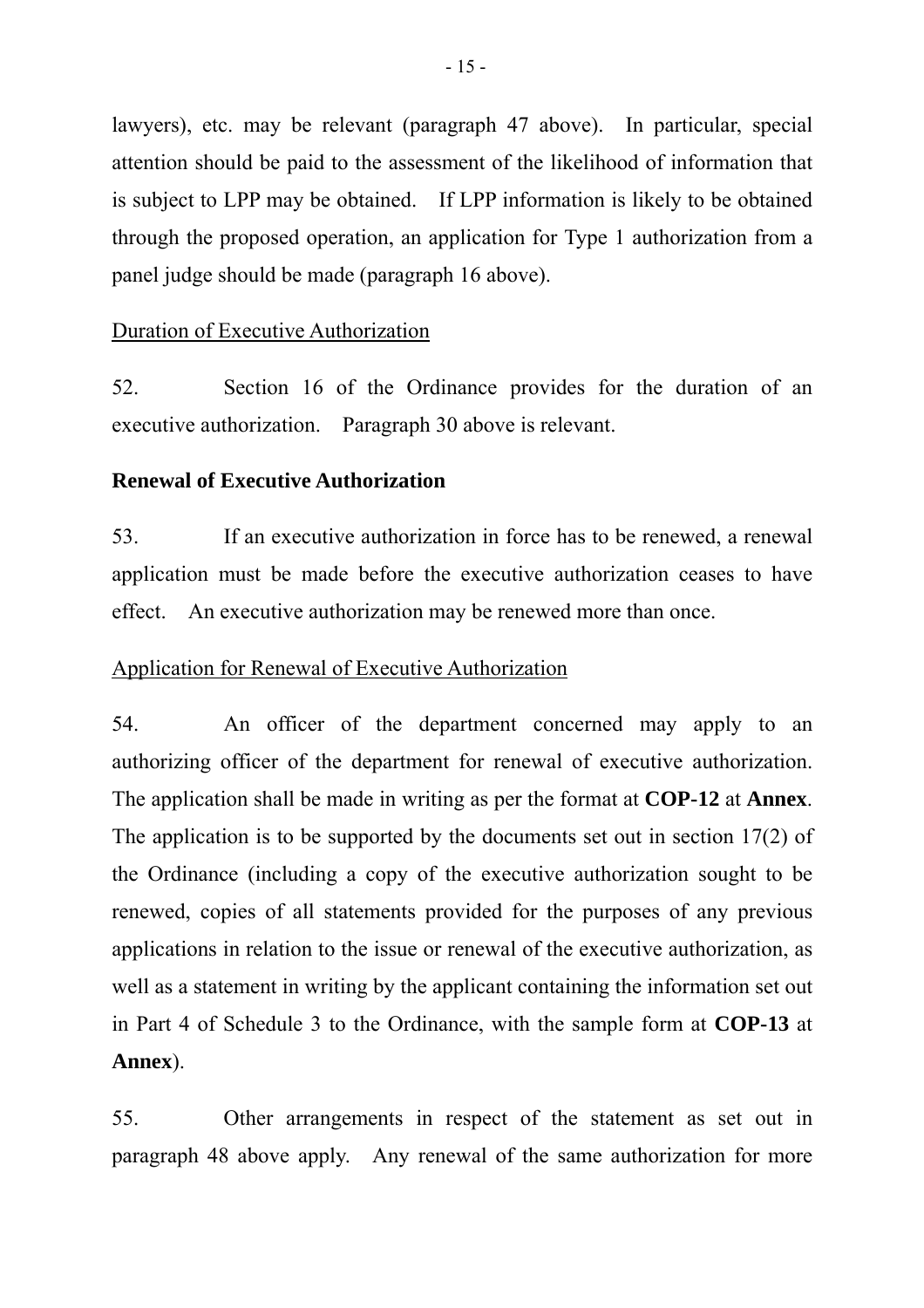than five times should be reported to the Commissioner.

# Determination of Application for Renewal of Executive Authorization

56. The authorizing officer shall deliver in writing his determination (**COP-14** or **COP-15** at **Annex**).

# Duration of Renewal of Executive Authorization

57. Section 19 of the Ordinance provides for the duration of a renewal of an executive authorization. Paragraph 30 above is relevant.

# **Emergency Authorizations**

58. This section applies to applications for emergency authorizations for the carrying out of interception of communications or Type 1 surveillance under Division 4 of Part 3 of the Ordinance. The head of the department (including the deputy head) is vested with the authority to issue emergency authorizations under specified circumstances.

# Application for Emergency Authorization

59. Section 20 of the Ordinance provides that an officer of a department may apply to the head of the department for the issue of an emergency authorization for interception or Type 1 surveillance under the specified circumstances. It refers to, inter alia, the terms "imminent risk", "substantial damage" and "vital evidence". What constitutes such risk, damage or evidence depends much on the circumstances of each case. In general terms, an "imminent" risk is a very near and impending risk. For example, if there is reliable intelligence indicating that the event will take place within a matter of a few hours, it is imminent. "Substantial" damage is damage which is large in amount, or extent. "Vital" evidence is evidence which is necessary or very important in supporting a case. For example, the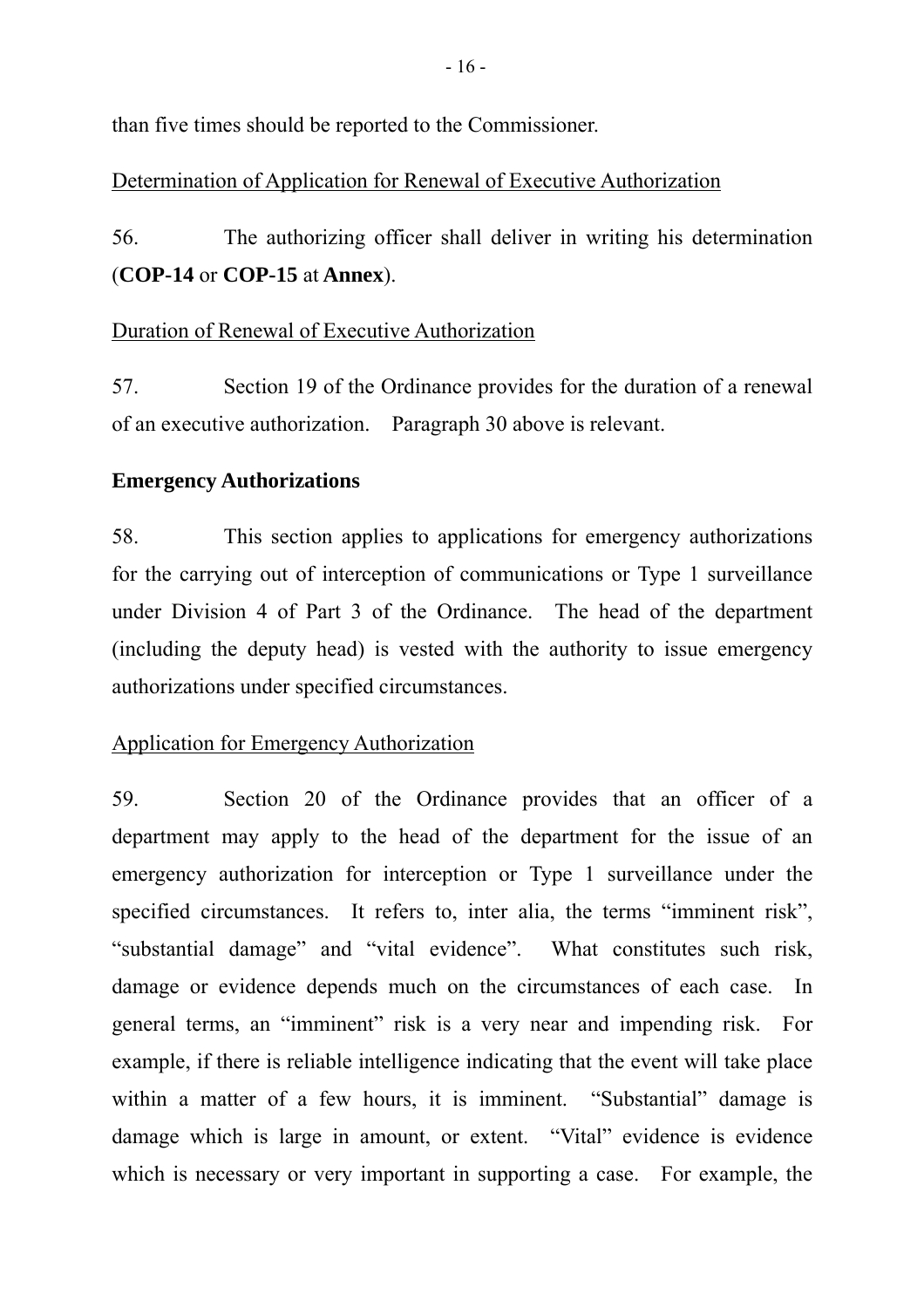destruction of a weapon used in a murder would constitute loss of vital evidence. The applying officer (and the endorsing officer, if applicable) should be satisfied that the gravity of the case justifies the emergency authorization.

60. Officers are reminded that an application for emergency authorization should only be made if it is not reasonably practicable in the circumstances to apply for a judge's authorization, even by oral application. It should only be used as a last resort. A judge's authorization should be applied for whenever it is reasonably practicable to do so.

61. The application for emergency authorization shall be in writing and supported by a statement in writing made by the applicant (**COP-22** or **COP-23** at **Annex**) detailing the facts which are relied upon to obtain the emergency authorization. The statement must contain the information set out in Parts 1 or 2 of Schedule 3 to the Ordinance (as the case may be) in respect of affidavit / affirmation required for judge's authorization.

#### Determination of Application for Emergency Authorization

62. The head of the department shall deliver in writing his determination (**COP-24** or **COP-25** at **Annex**). He shall not approve the emergency authorization unless he is satisfied with the emergency conditions (see paragraph 59) and the conditions for issuing the authorization set out in section 3 of the Ordinance (see paragraphs 22 to 26 above) are all met.

# Duration of Emergency Authorization

63. Section 22 of the Ordinance provides for the duration of an emergency authorization. Paragraph 30 above is relevant. In addition, the exact time when the emergency authorization begins to have effect should be specified, i.e., it should include the date and hour.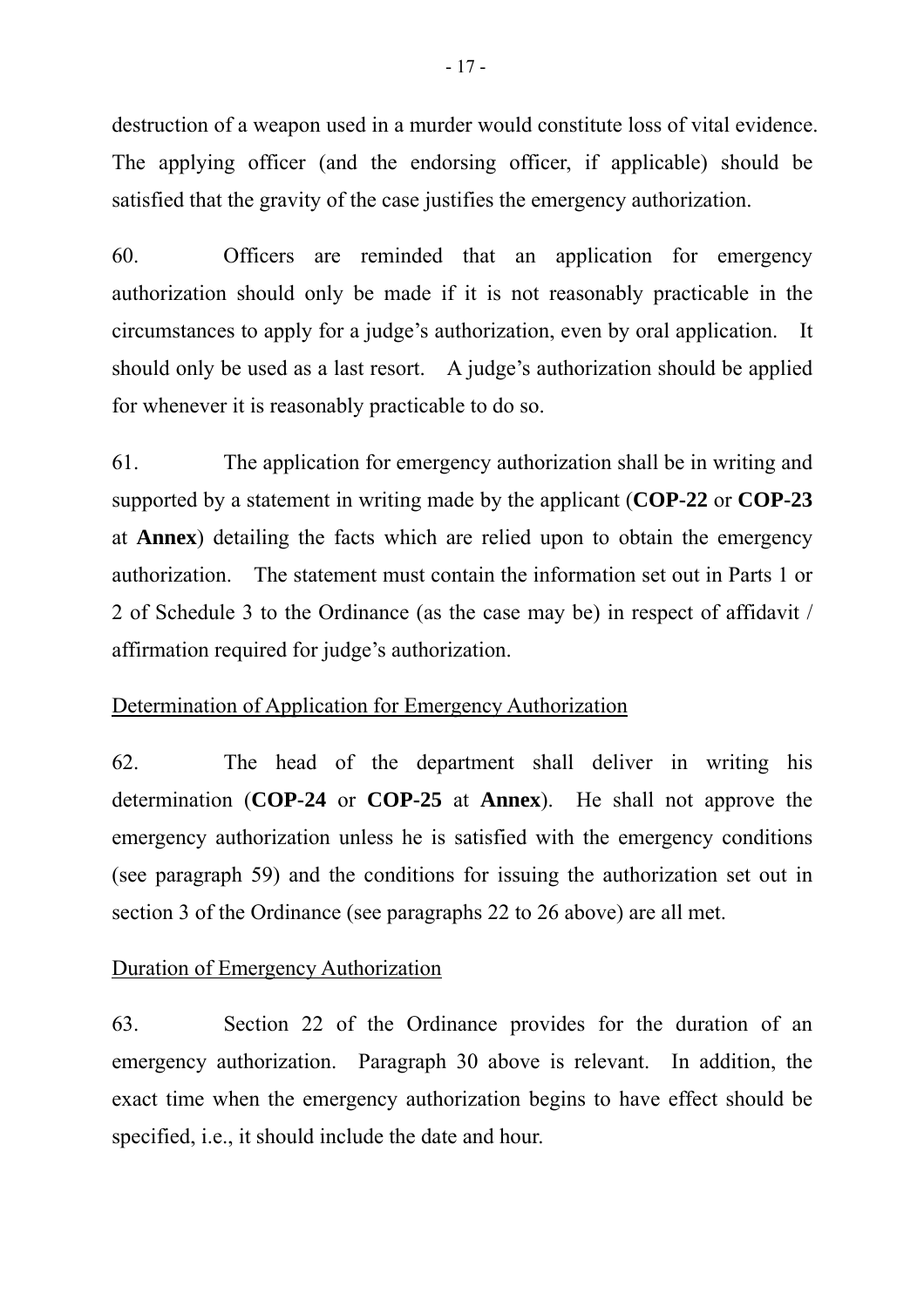#### Application for Confirmation of Emergency Authorization

64. The Ordinance provides that where any interception or Type 1 surveillance is carried out pursuant to an emergency authorization, the head of the department concerned shall cause an officer of the department to apply to a panel judge for confirmation of the emergency authorization, as soon as reasonably practicable after, and in any event within, the period of 48 hours beginning with the time when the emergency authorization takes effect, irrespective of whether the operation has been completed or not. Unless directed otherwise, the original applicant of the application should make the application for confirmation.

65. The application should be made in writing. And apart from a copy of the statement in writing made under section 20(2)(b) of the Ordinance for the purposes of the application for the issue of the emergency authorization (see paragraph 61 above), it should also be supported by the documents set out in section 23(2) of the Ordinance (including a copy of the emergency authorization, as well as an affidavit / affirmation of the applicant which is to verify the contents of the above-mentioned statement for the purposes of the application for the issue of the emergency authorization).

66. It is essential that all application for confirmation of an authorization be made within 48 hours of the emergency authorization. Section 23(3) of the Ordinance provides that in default of any application being made for confirmation of the emergency authorization within the 48 hours, the head of the department concerned shall –

> *"(a) cause the immediate destruction of any information obtained by carrying out the interception or Type 1 surveillance concerned; and*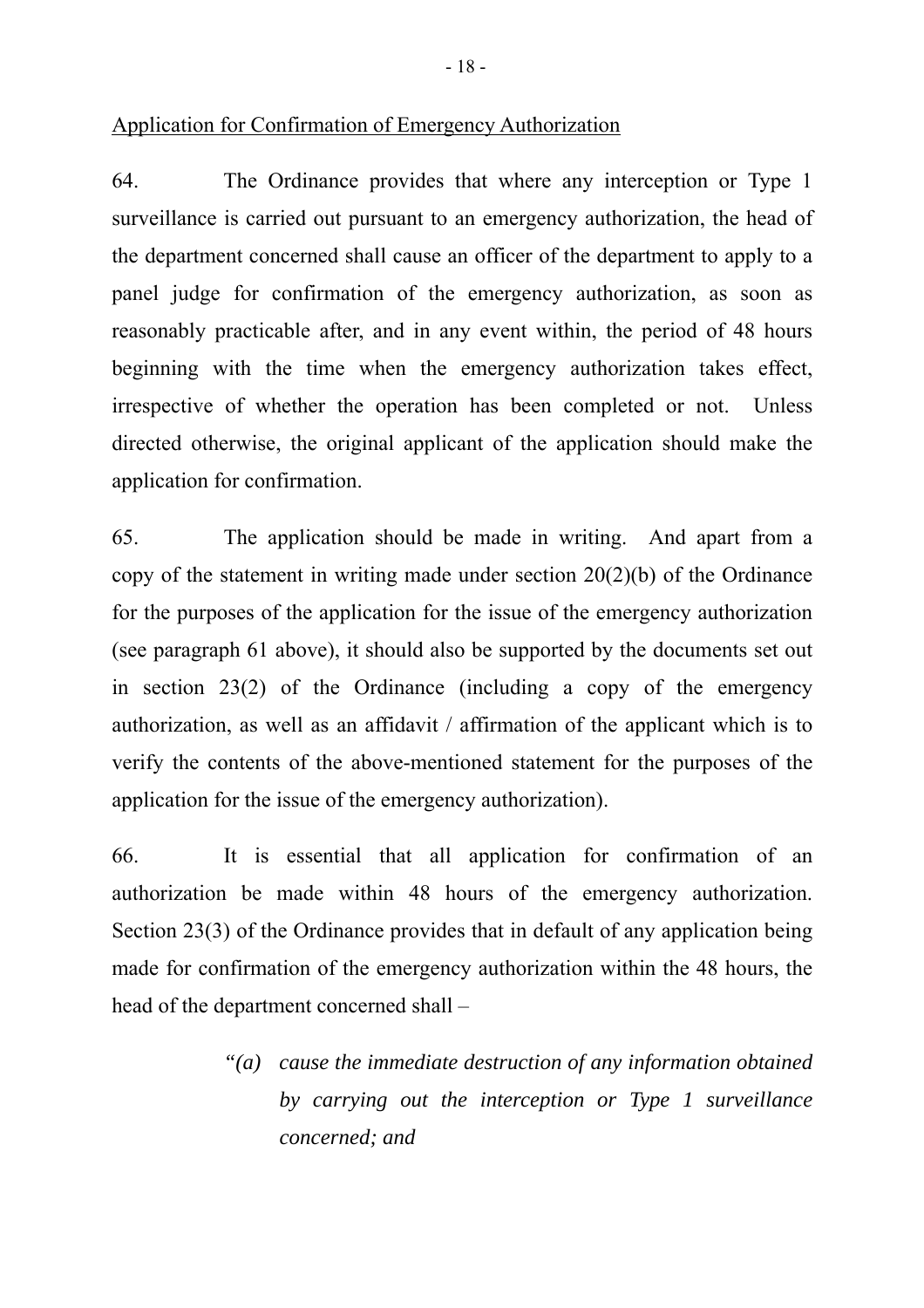*(b) ……submit to the Commissioner a report with details of the case."* 

In this connection, "information" includes all products as well as any other information obtained by carrying out the operation.

67. To ensure compliance with the requirement to apply for confirmation within the 48-hour limit, heads of departments should put in place arrangements for emergency authorizations to be closely tracked, and that their personal attention be brought to any failure to comply with the requirement to apply for confirmation within 48 hours.

68. Any failure to apply for confirmation of an authorization is a grave irregularity and will be viewed most seriously. Apart from the destruction of information obtained by carrying out the operation (including products and any other information derived therefrom), the head of the department concerned shall cause a report to be made to the Commissioner without delay on the irregularity, with an explanation of the remedial action taken or to be taken to deal with the case in question and to prevent recurrence. The Commissioner is required under the Ordinance to conduct a review on the case. He may give notice to the target of the operation if the operation has been carried out without authority.

#### Determination of Application for Confirmation of Emergency Authorization

69. Under the Ordinance, the panel judge will not confirm the emergency authorization unless he is satisfied that section 21(2)(b) of the Ordinance has been complied with in the issue of the emergency authorization. The panel judge will deliver his determination in writing.

70. Where the panel judge refuses to confirm the emergency authorization in its totality, he may make one or more of the orders set out under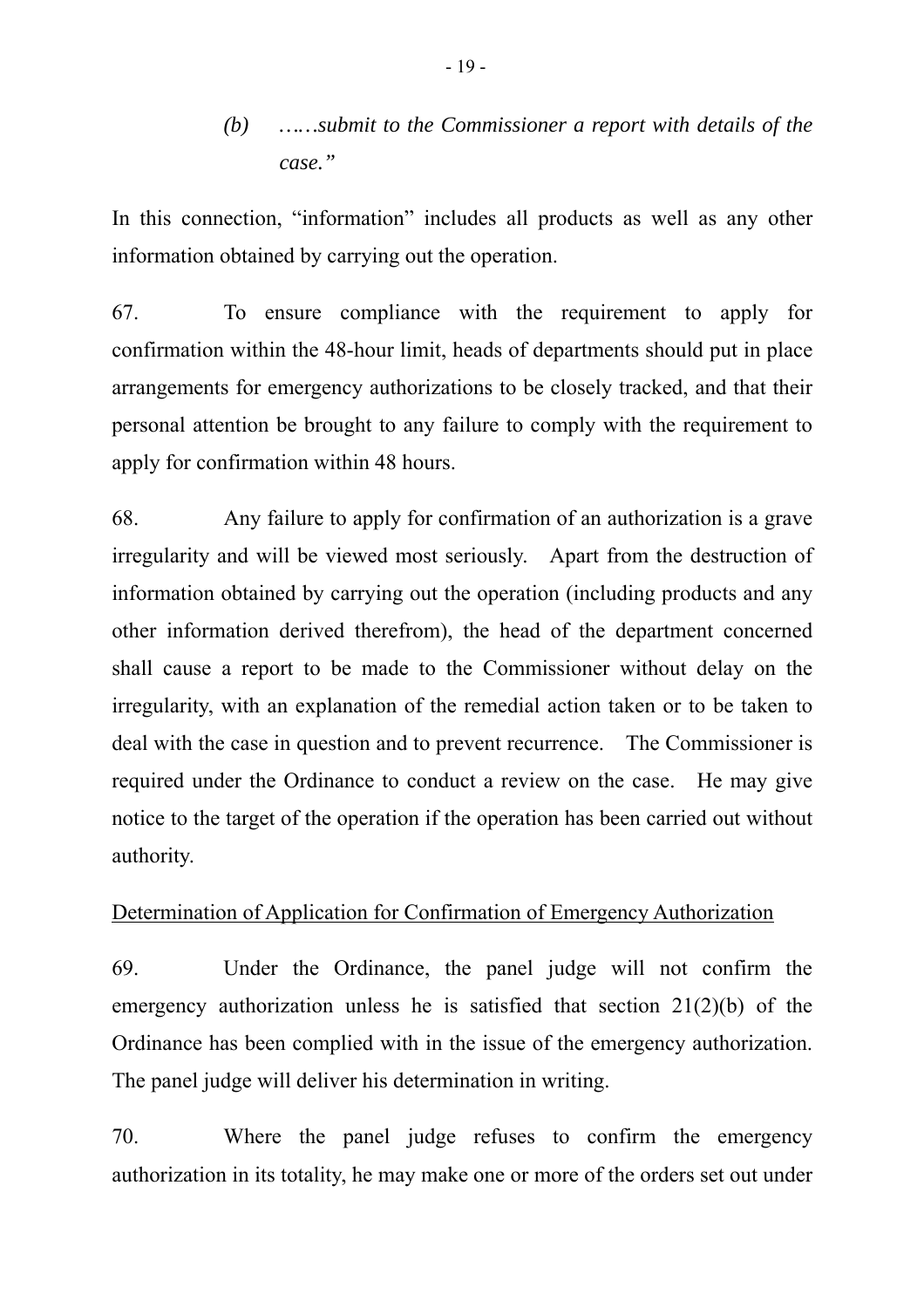section 24(3) of the Ordinance. The relevant head of department shall ensure that the necessary arrangements are in place to implement the order(s) made. In this connection, "information" has the same meaning as set out in paragraph 66.

71. Where the emergency authorization is revoked, it shall cease to have effect from the time of the revocation. An emergency authorization may not be renewed. If necessary, an application to continue the interception or Type 1 surveillance in question may be made at the same time when making the application for confirmation of an emergency authorization.

### **Oral Applications**

 $\overline{a}$ 

72. This section applies to oral applications for the issue of a judge's authorization, an executive authorization or an emergency authorization, and for renewal of judge's authorization and executive authorization, under Division 5 of Part 3 of the Ordinance<sup>8</sup>.

#### Oral Application for Prescribed Authorizations

73. An application for the issue or renewal of a prescribed authorization provided under the Ordinance may be made orally, if the applicant considers that it is not reasonably practicable, having regard to all the circumstances of the case, to make the application in accordance with the relevant written application provisions, but it is still practicable to submit the application to the same relevant authority as for a written application. For example, in an urgent case involving serious bodily harm, although it is not possible to have the supporting affidavit / affirmation in writing to be prepared, it may still be practicable for an applicant to appear before a panel judge to

<sup>8</sup> As oral application is not available to device retrieval warrants, this section does not apply to applications for such warrants. Application for confirmation of emergency authorizations may not be made orally either.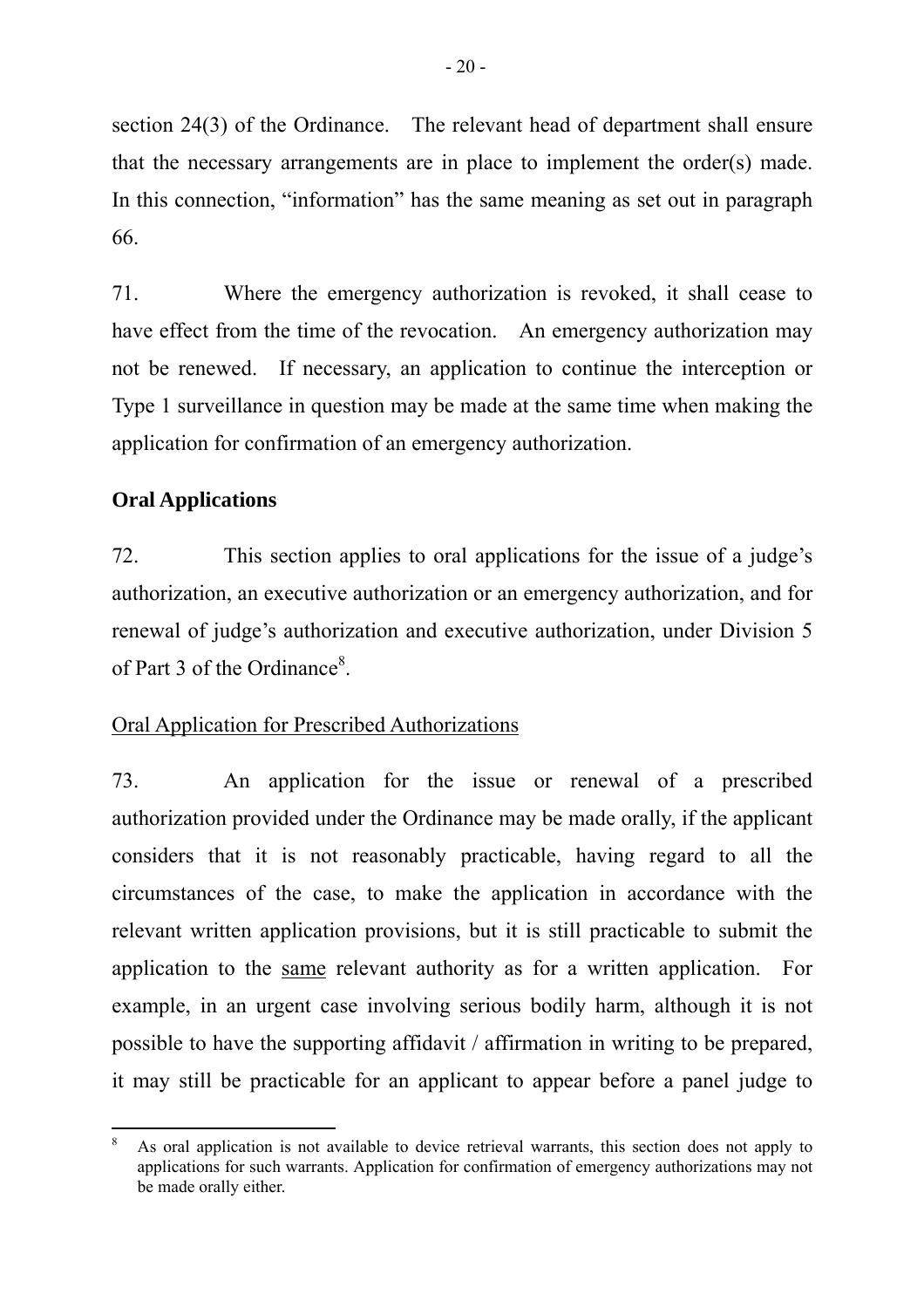apply for an authorization to carry out interception. Another example is where the written statement may have been prepared, the applicant cannot appear before the authorizing officer in person but may only contact him by telephone due to, say, very adverse weather conditions or bad road conditions. Also, if arrangements have to be made for the applicant to take part in a participant monitoring Type 2 surveillance operation that will take place very soon, an oral application may be made.

74. The oral application procedures under the Ordinance cater for special circumstances where the normal written application procedures cannot be followed. They should only be resorted to in exceptional circumstances.

75. Where an oral application is made, the information required to be provided for the purposes of the application may be provided orally and accordingly any requirement as to the making of any affidavit / affirmation or statement in writing does not apply. For the purpose of the Ordinance, *"an application is regarded as being made orally……[, and] information is regarded as being provided orally, if it is made orally in person or made by telephone, video conferencing or other electronic means by which words can be heard (whether or not any part of the application is made in writing)"*.

76. Where an oral application is made, the relevant authority may deliver orally his determination and, where applicable, give the reason for the determination orally.

77. Panel judges will audio-record the proceedings of oral applications made to them, or, in cases where recording is not practicable, make a written record of the applications. For executive authorizations and emergency authorizations, the authorizing officer should make a written record of the oral application and his determination with sufficient details to enable checking against the confirmation application.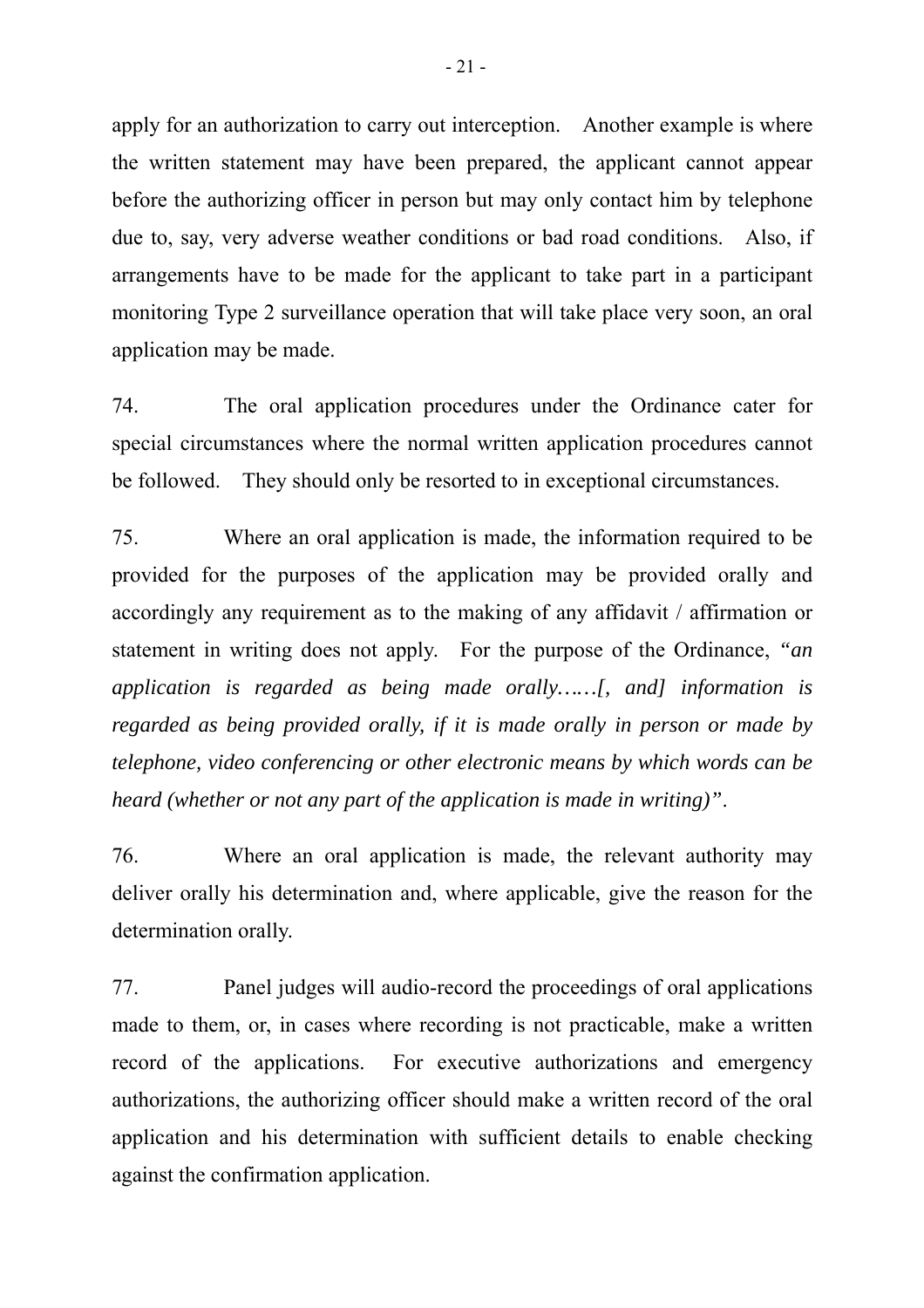Application for Confirmation of Prescribed Authorization or Renewal Issued or Granted upon Oral Application

78. The Ordinance provides that where, as a result of an oral application, the prescribed authorization or renewal sought under the application has been issued or granted, the head of the department concerned shall cause an officer of the department to apply to the same relevant authority for confirmation of the prescribed authorization or renewal, as soon as reasonably practicable after, and in any event, within the period of 48 hours beginning with the time when the prescribed authorization or renewal takes effect. Unless directed otherwise, the original applicant of the oral application should make the application for confirmation.

79. The application should be made in writing and should be supported by the documents set out in section 26(2) of the Ordinance. Apart from a record in writing containing all the information that should have been provided to the relevant authority in writing under the application form, it should also include an affidavit / affirmation or statement in writing (as the case may be) which is to verify all information provided orally during the initial oral application, as well as a record in writing setting out the determination delivered orally in respect of the initial oral application.

80. The application documents for judge's authorization, executive authorization and emergency authorization are set out respectively at **COP-4, COP-5, COP-16 to COP-18, COP-26 and COP-27** at **Annex**. It is essential that an application for confirmation be made within 48 hours. Otherwise, similar considerations as in paragraphs 66 to 68 above apply.

# Determination of Application for Confirmation of Oral Application

81. After considering an application for confirmation of an executive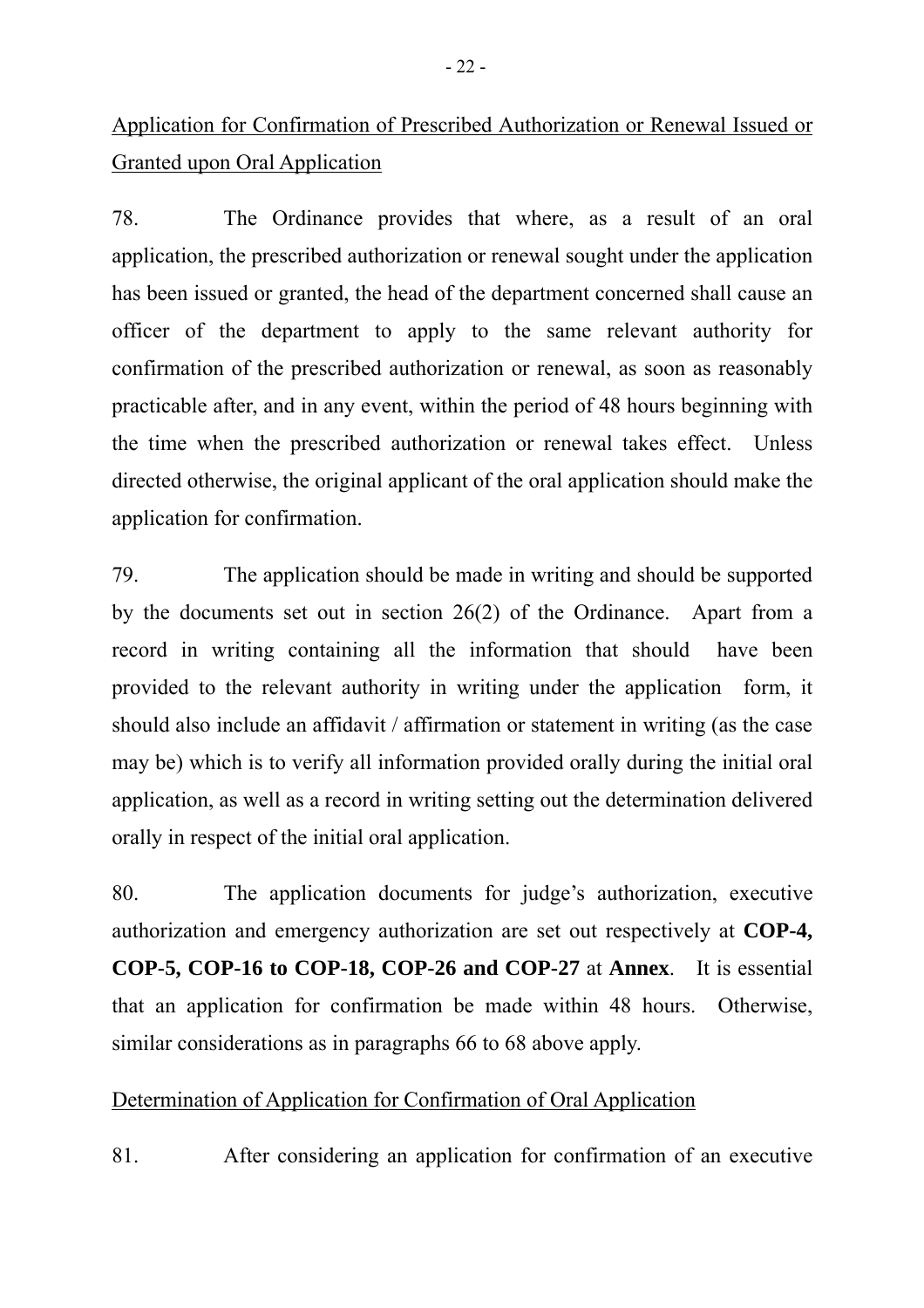authorization or its renewal, the authorizing officer should deliver in writing his determination (**COP-19** or **COP-20** at **Annex**).

82. The Ordinance provides that the relevant authority shall not confirm the prescribed authorization or renewal unless he is satisfied that the relevant conditions provisions of the Ordinance have been complied with in the issue or granting of the prescribed authorization or renewal (see paragraphs 22 to 26 above).

83. When the relevant authority refuses to confirm the prescribed authorization or renewal in its totality, he may make one or more of the orders set out in section 27(3) of the Ordinance. The head of department shall ensure that the necessary arrangements are in place to implement the order(s) made. In this connection, "information" has the same meaning as set out in paragraph 66.

84. Where the prescribed authorization or renewal is revoked, the prescribed authorization or renewal shall cease to have effect from the time of the revocation.

## Special Case of Emergency Authorization Issued as a result of Oral Application

85. For confirmation of an oral application for an emergency authorization, the head of the department concerned shall deliver his determination for the application for confirmation of an oral application in respect of an emergency authorization (**COP-28** or **COP-29** at **Annex)**. This would then need to be followed by a separate application to a panel judge for confirmation of the emergency authorization in accordance with the procedures set out in paragraphs 64 to 71.

86. To obviate the need for two separate applications to be made as described above, section 28 of the Ordinance sets out special arrangements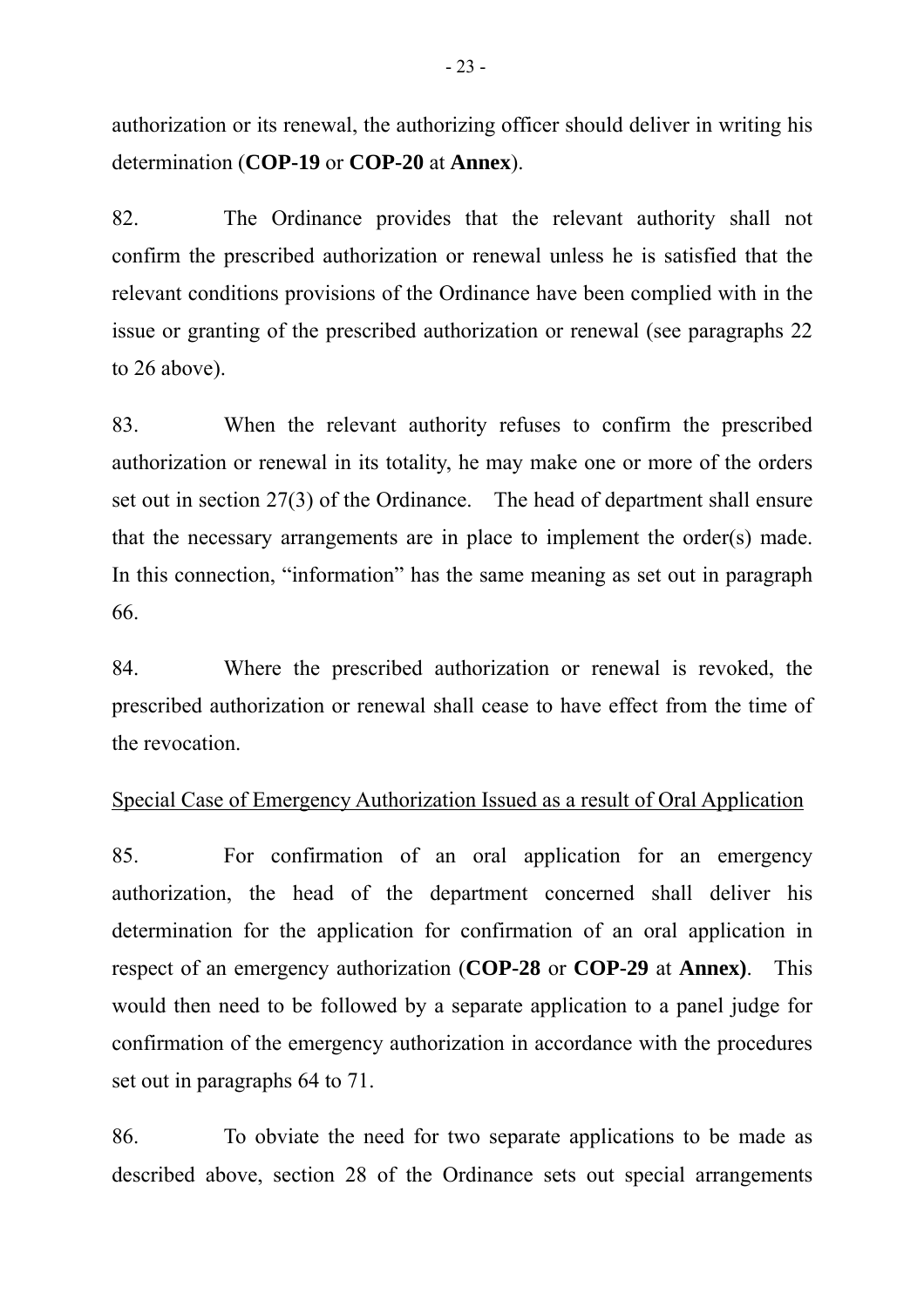regarding the confirmation of an oral application for an emergency authorization directly to a panel judge. This procedure should be followed in normal circumstances, i.e. only one application for confirmation from the panel judge should be made. The applicant should prepare an application as per the format at **COP-4** at **Annex** and an affidavit / affirmation. The application should be made in writing and supported by the documents set out in section 28(2) of the Ordinance (broadly similar to those set out in paragraph 79 above). Other arrangements regarding the application and determination of application for confirmation of emergency application as set out in paragraphs 64 to 71 are applicable.

#### **Implementation Aspects**

#### What a prescribed authorization authorizes

87. A prescribed authorization for interception may be address-based (section 29(1)(a)(i) of the Ordinance), service-based (section 29(1)(b)(i)) or subject-based (section  $29(1)(a)(ii)$  and  $(b)(ii)$ ).

88. A subject-based authorization for interception allows the interception of telecommunications made to or from any telecommunications service that the subject is using, or is likely to use, or the interception of postal communications made to or by him, as the case may be. In the case of telecommunications interception, this caters for situations where the telecommunications service that the subject is using or is likely to use is either not known at the time of the application for the authorization or is likely to change during the course of the operation. In the case of postal interception, this caters for situations where the postal address of the subject is either not known at the time of the application for the authorization or is likely to change during the course of the operation.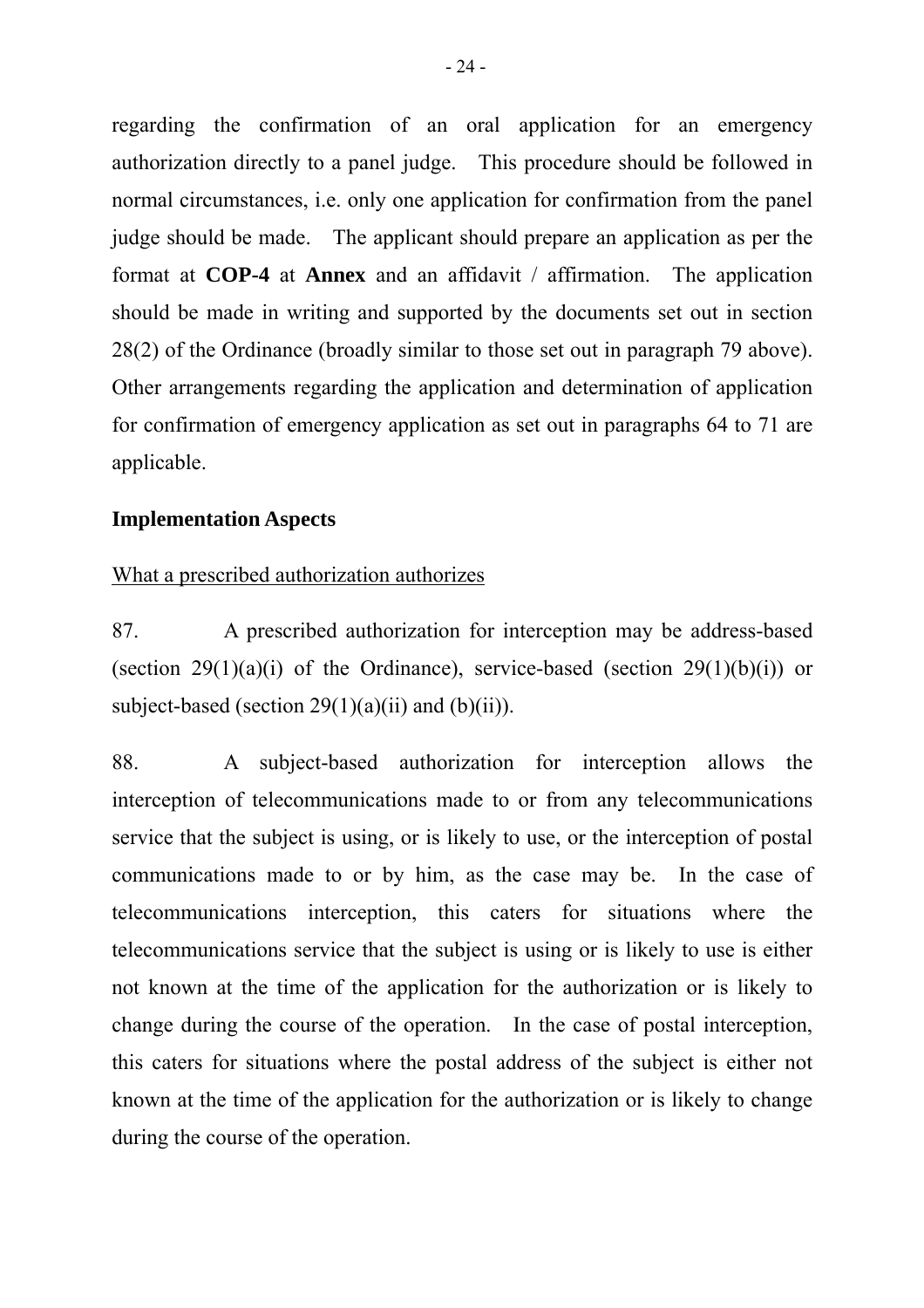89. An applicant should make the best endeavors to first establish the telecommunications service or postal address that are known to be used by the subject and apply for a service-based or address-based authorization as far as possible. If need be, a subject-based cum service- or address-based authorization may be applied for. An application for a subject-based authorization should only be made with strong justifications where other means of investigation, including service-based interception authorization, have been tried and have failed or have been considered and are either not available or are not suitable in the circumstances of a particular case. The applicant must state in the application why he believes that the subject will likely change the telecommunications service or postal address frequently.

90. For subject-based authorizations for interception, the inclusion of any new telephone number, email address, postal address etc. that the subject is using or is likely to use for carrying out the authorized interception operations may only be done with the approval of an officer not below the rank equivalent to that of a senior assistant commissioner of police, and only when there is reasonable ground to believe that the subject is using or is likely to use the telephone number, email address, postal address etc. The requirement "is using or likely to use" means that it would be inappropriate to include a telecommunications service or postal address the subject may only use incidentally. The reason for including the telecommunications service or postal address on the list should also be documented and submitted with the application for approval by the senior departmental officer for inclusion. The head of department should ensure that arrangements are made to keep a proper record on the identifying details of the communications intercepted for a subject-based authorization.

91. Similarly, it is incumbent on the same responsible officer to keep under review the list of included telecommunication service etc., with a view to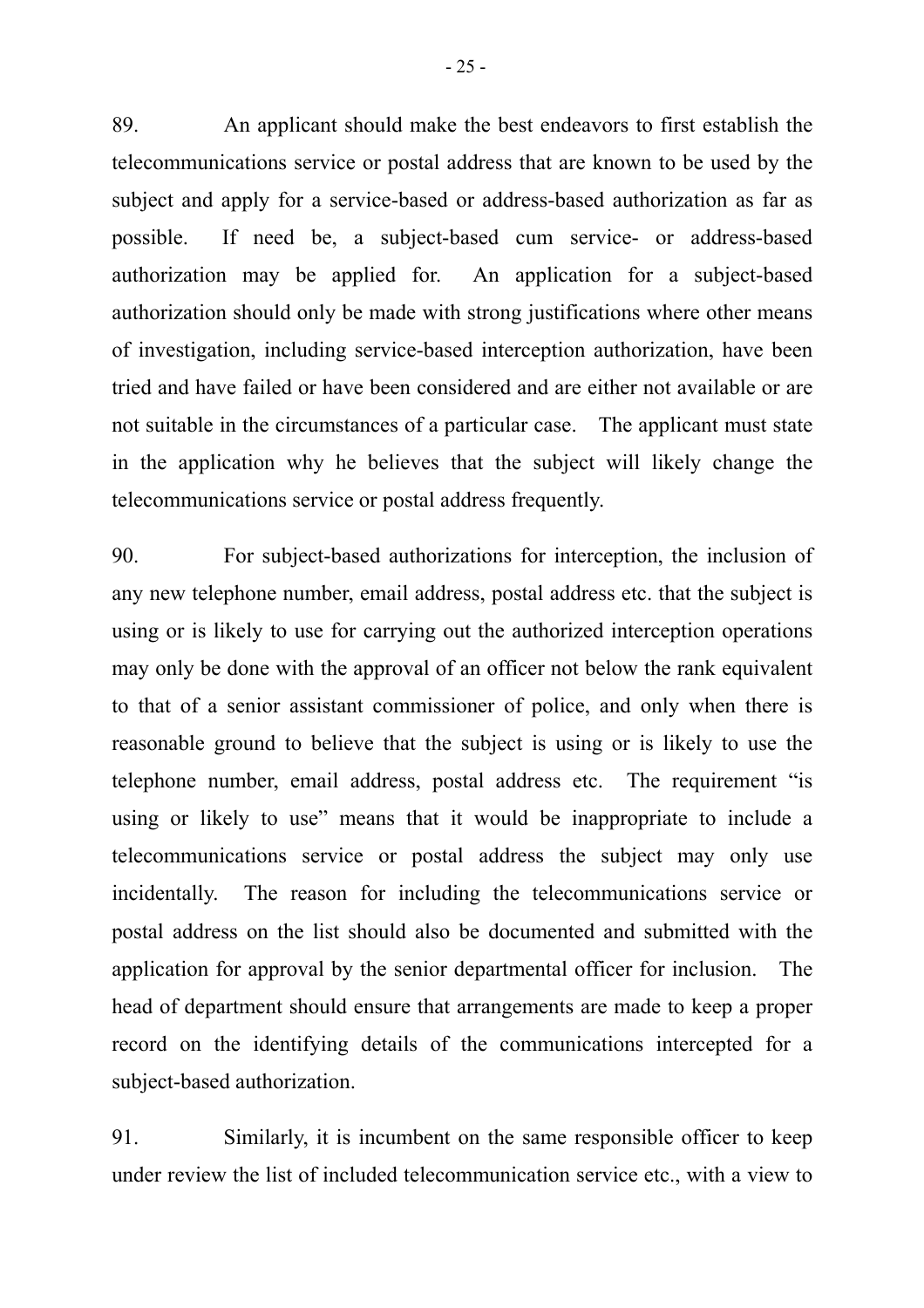deleting from the list any telecommunication service or address etc. that the subject is no longer using or is unlikely to use. Again the deletion and the reason should be properly recorded.

92. A prescribed authorization for covert surveillance may be premises-based (section 29(2)(a) of the Ordinance), object-based (section  $29(2)(b)$  or subject-based (section  $29(2)(c)$ ).

93. A subject-based authorization for covert surveillance caters for situations if the subject has to be kept under surveillance for a continuous period and the place(s) where he is or is likely to be are likely to change or it is not known at the time of application for authorization where the subject is or is likely to be.

94. For subject-based authorizations for covert surveillance, Type 1 surveillance may only be carried out on premises when there is reasonable ground to believe that the subject is or is likely to be on the premises. The head of department should ensure that arrangements are made to keep a proper record on the premises on which Type 1 surveillance is carried out under a subject-based authorization.

95. A prescribed authorization, other than an executive authorization, may contain terms that authorize the doing of anything reasonably necessary to conceal any conduct authorized or required to be carried out under the prescribed authorization. And if it is necessary for the execution of the prescribed authorization, it may also contain terms that authorize the interference with any property (whether or not of any person who is the subject of the interception or covert surveillance concerned). An applicant should set out as clearly as possible the concealment or interference with property sought to be authorized.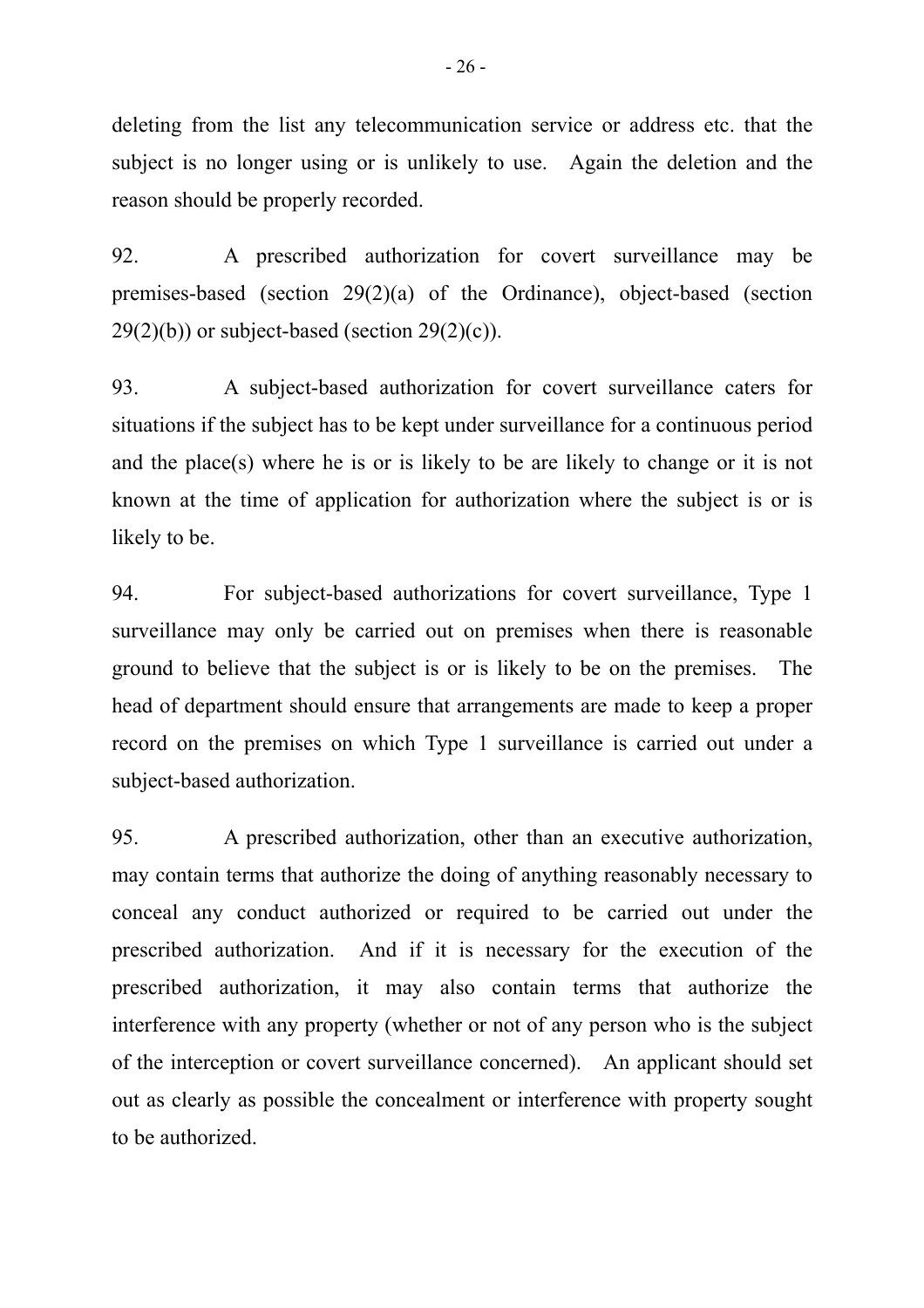96. A prescribed authorization, other than an executive authorization, may contain terms that require any person specified in the prescribed authorization (whether by name or by description) to provide to any of the officers of the department concerned such assistance in the execution of the prescribed authorization as is specified in the prescribed authorization. The person from whom such assistance is sought should be given reasonably sufficient time and explanation to understand the assistance that he has to provide, and be given a detailed explanation in case he has any doubt on being shown a copy of the prescribed authorization. It is important to obtain the assistance through cooperation and understanding to protect the confidentiality of the operation.

97. Sections 29(6) and (7), and 30 cover other matters which are essentially incidental to the authorization. Nonetheless, officers are reminded that any such conduct is only permissible to the extent that it is necessary for the execution of a prescribed authorization. Undertaking any conduct that is more than necessary for the execution of the authorization would not be covered by the authorization, and the acts concerned may not be immune from civil or criminal liabilities.

#### Protection of LPP information

98. As with all other law enforcement actions, departments shall in no case knowingly seek to obtain information subject to LPP in undertaking covert operations authorized under the Ordinance. Indeed, the Ordinance seeks to minimize the chance of inadvertently obtaining information subject to LPP during such operations. Section 30A prohibits the carrying out of interception or covert surveillance in a lawyer's office, residence and other relevant premises in the circumstances described in that section unless exceptional circumstances exist. Examples of relevant premises include interview rooms of courts,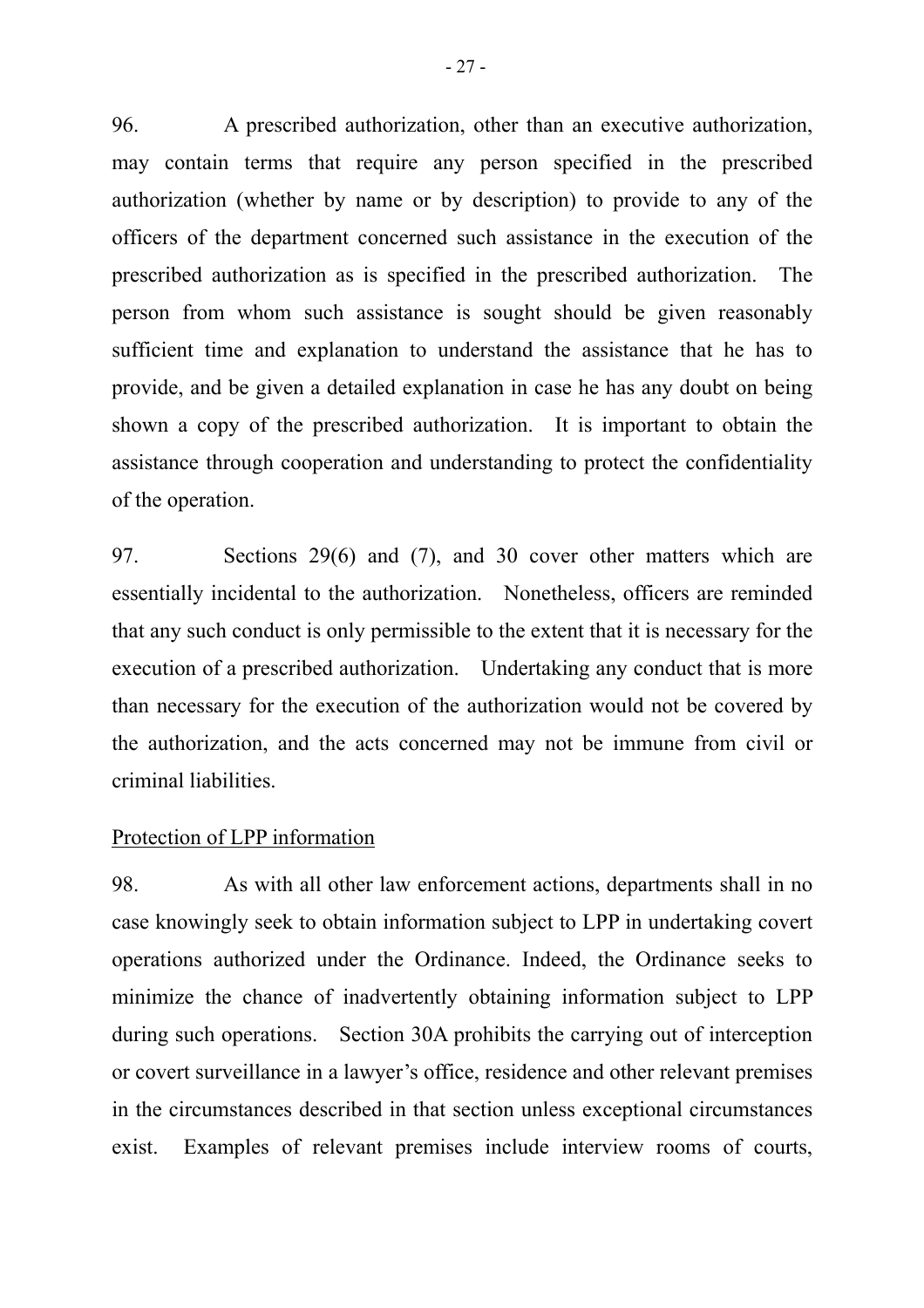prisons, police stations and other places of detention where lawyers regularly provide legal advice to their clients.

99. Officers should therefore take extreme care when approaching possible applications that concern the premises and/or telecommunications services used by a lawyer. A risk assessment must be conducted if the interception or covert surveillance may acquire information subject to LPP. In this connection, officers are reminded that LPP is not lost if a lawyer is properly advising a person who is suspected of having committed a criminal offence. Unless they are fully satisfied that the exceptional circumstances under section 30A of the Ordinance exist, officers should not make an application for an authorization targeting these premises and telecommunications services. In all such exceptional cases, a judge's authorization must be obtained even if the operation sought to be carried out would otherwise be a Type 2 surveillance operation under normal circumstances.

100. Any information that is subject to LPP is to remain privileged notwithstanding that it has been inadvertently obtained pursuant to a prescribed authorization. Dedicated units separate from the investigation team shall screen out information protected by LPP, and to withhold such information from the investigators. The only possible exception to this arrangement is in operations involving participant monitoring where, for the safety of the participants participating in the conversation (including the victims of crimes under investigation, informants or undercover officers), or in situations that may call for the taking of immediate arrest action, there may be a need for the investigators to listen to the conversations in real time. In such circumstances, it will be specified in the application to the panel judge, who will take this into account in deciding whether to issue an authorization and, if so, whether any conditions should be imposed. After such an operation, investigators monitoring the operations will be required to hand over the recording to the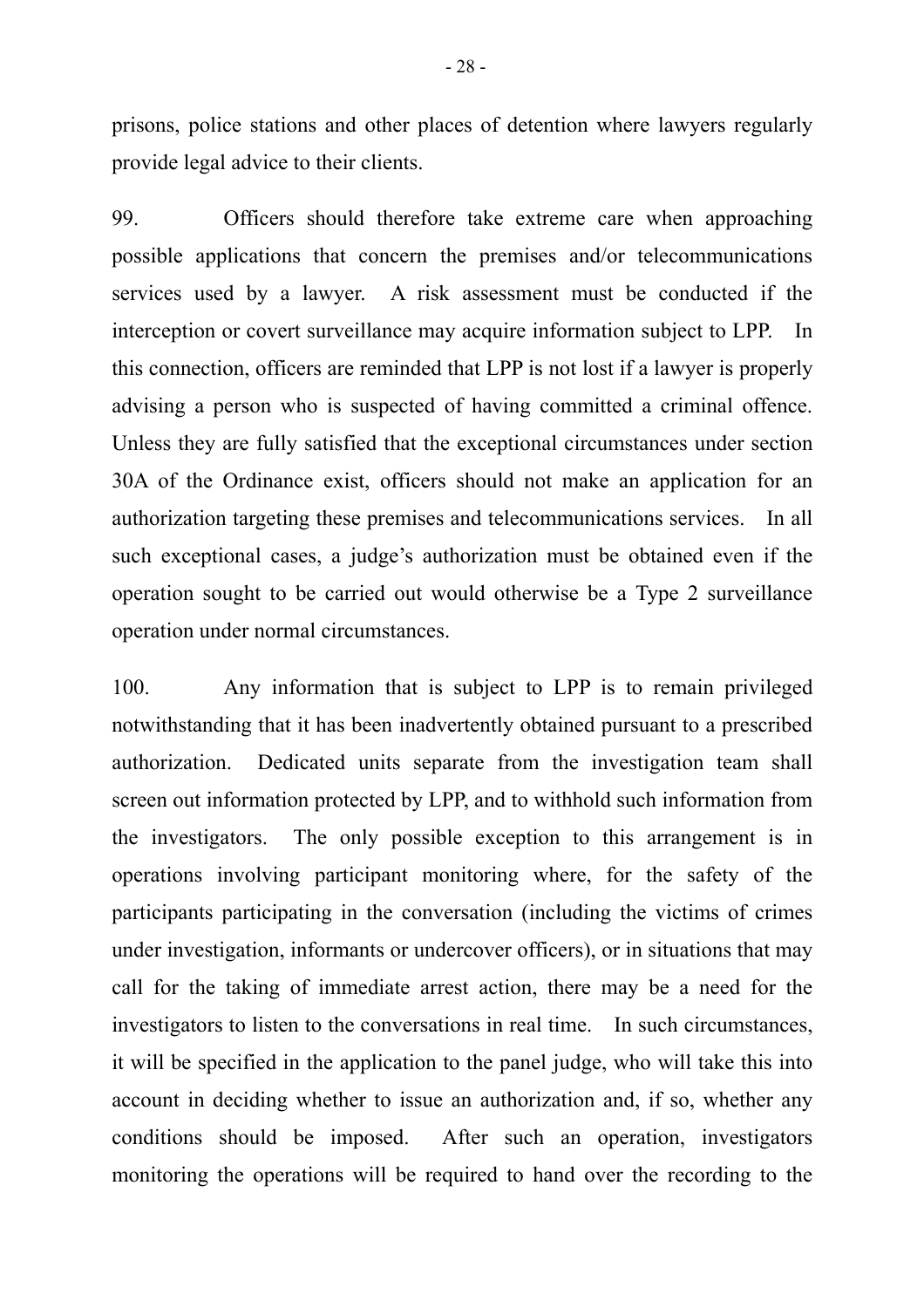dedicated units, who will screen out any information subject to LPP before passing it to the investigators for their retention.

101. Where, further to the issue or renewal of a prescribed authorization, the officer designated for the purpose of section 55(2) of the Ordinance for the operation concerned becomes aware that the subject of the operation has been arrested, he should assess the effect of the arrest on the likelihood that any information which may be subject to LPP will be obtained by continuing the operation and report to the relevant authority.

102. On receiving the report, the relevant authority should revoke the prescribed authorization if he considers that the conditions for the continuation of the prescribed authorization are no longer met.

103. Any information subject to LPP should be destroyed and no records of it should be kept in any form. In the case of a prescribed authorization for a postal interception or covert surveillance, not later than 1 year after its retention is not necessary for the purposes of any civil or criminal proceedings before any court that are pending or are likely to be instituted, and in the case of a prescribed authorization for a telecommunications interception, as soon as reasonably practicable. In no case should any such LPP information be used for any other purposes. (See also paragraph 140 below.)

104. In the case of postal interception or covert surveillance, if the defendant enjoying the privilege wants the record of the communication to be used as evidence, he can waive his privilege and ask the prosecutor to produce it. In the case when the client is not a defendant in the court proceedings, or is one of several defendants, if those defendants who do not enjoy the benefit of the privilege seek access to the LPP material, the prosecutor must refuse disclosure of this part of the covert surveillance or postal interception product to them should the client not waive his privilege.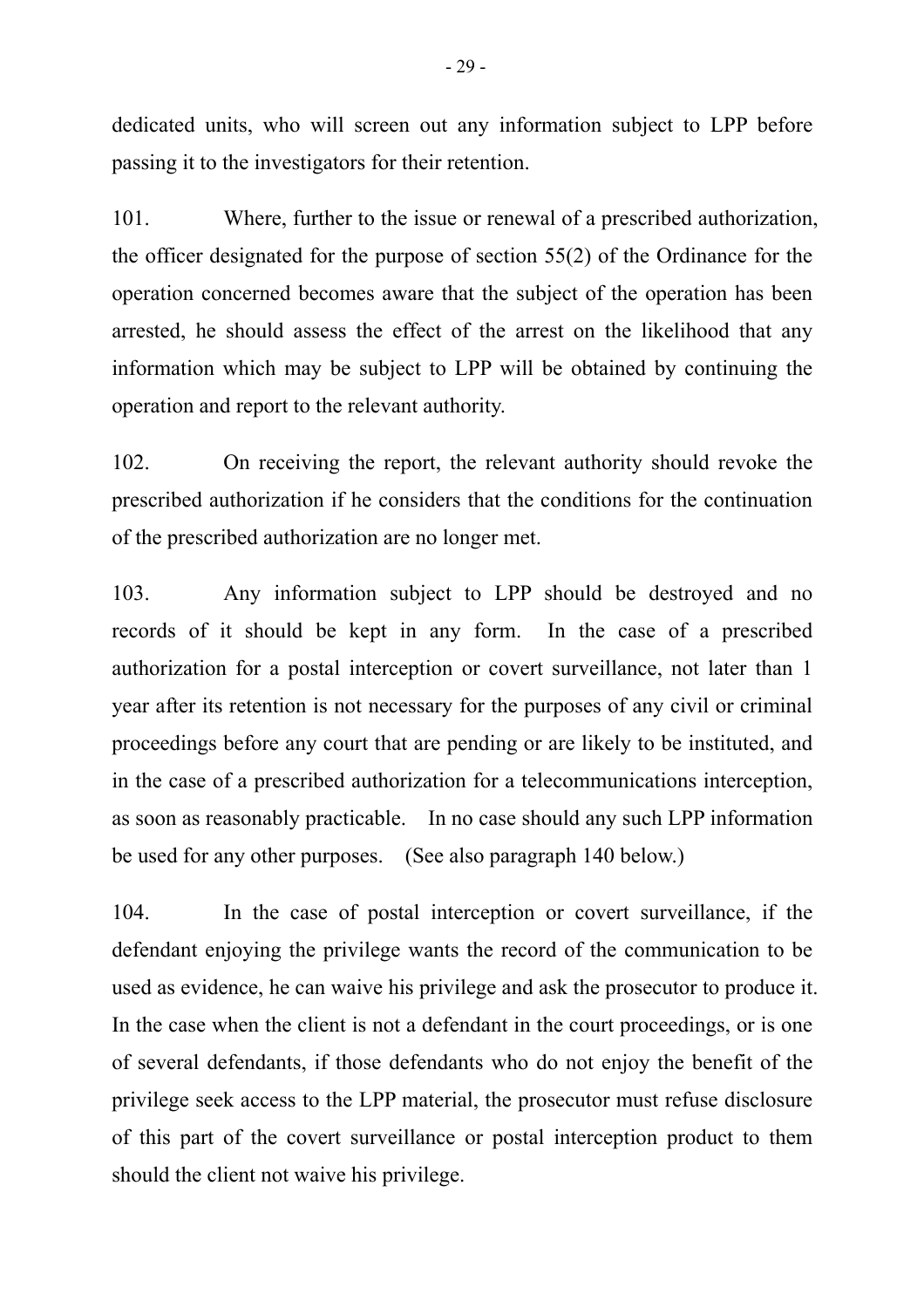105. Where there is any doubt as to whether any information subject to LPP has been obtained or about the handling or dissemination of information consisting of matters subject to legal privilege, legal advice should be sought.

#### Care in implementation

106. The safety of any device to be used, including the possible hazardous effects to health, should be carefully assessed before deployment. Any surveillance device with harmful effects on the health of either officers or the subjects of surveillance should not be used. And should any condition be set by a health authority for the use of a surveillance device, it should be drawn to the attention of officers. In no case should surveillance devices be implanted in, or administered to, a person without his prior consent.

107. Officers are reminded that a prescribed authorization may be issued or renewed subject to conditions. Where any conditions are imposed, officers must take care to ensure that they are observed in executing the authorization. Officers must also act within the terms of the authorization, and should not interfere with other items unnecessarily. For example, in the case of a postal interception, the authorization would only cover the examination of the packet. Insertion of any objects into the postal packet concerned is not allowed. See also paragraph 7.

108. There should be suitable control mechanisms in respect of operations under the Ordinance to guard against possible abuse of procedures. For example, in the case of postal interception, the examination should be carried out either in the presence of another party (such as postal officers), or by at least two officers of the department, one being a supervisory staff at the rank of Inspector or above. Officers should ensure that a report to record details of the examination is completed and duly signed by officers carrying out the examination. Such report should be made available for inspection by the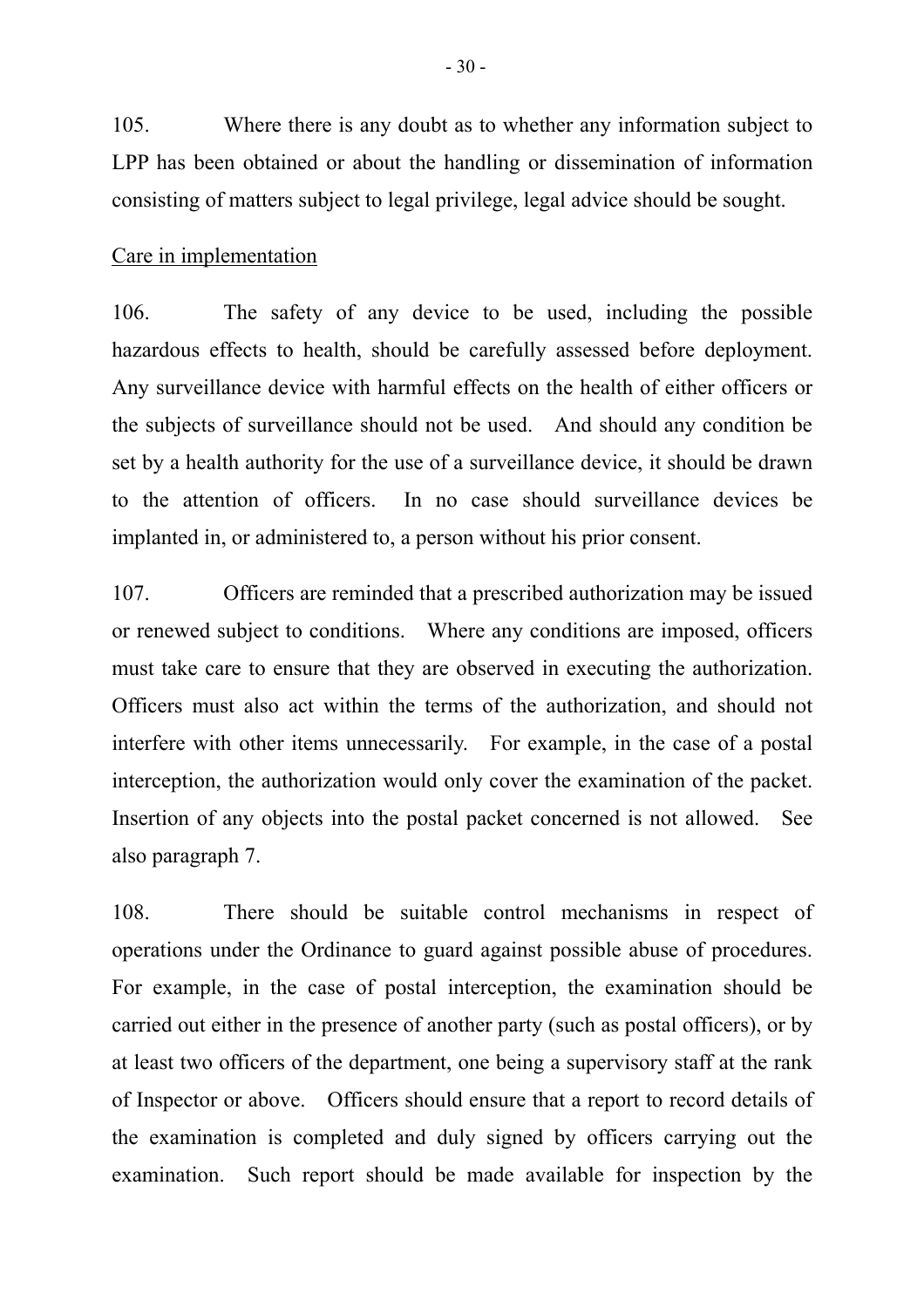Commissioner.

109. Officers in charge of the operation should also take extra care in planning operations that involve sensitive premises or situations, such as bathrooms or toilets where a higher level of privacy may be expected, and tailor their operations accordingly.

110. Reasonable force should only be used if it is necessary for carrying out a prescribed authorization and should be kept to the minimum required.

111. The same minimization principle applies to any interference with property. While a prescribed authorization may authorize the interference with property, this is only to the extent incidental to and necessary for the implementation of the authorization. Officers should at all times ensure that such interference and any damage that might be caused to property is kept to the absolute minimum. In the event that any unavoidable damage is caused to property, all efforts must be made to make good the damage. This is necessary to minimize interference with property right, and is also essential for preserving the covertness of the operations. In any case of damage, a report should be made to the Commissioner on the remedial action that has been taken to make good the damage and, if the damage cannot be made good, the reasons. Explanation should also be provided if no compensation is offered under the latter situation. The Commissioner may make a report to CE under section 48 of the Ordinance or make a recommendation to the department concerned under section 50 of the Ordinance in respect of such cases. Where claims for damages from parties whose property has been interfered with in carrying out a prescribed authorization are received by the department concerned, they should be handled in the same manner as other cases arising from any law enforcement operations.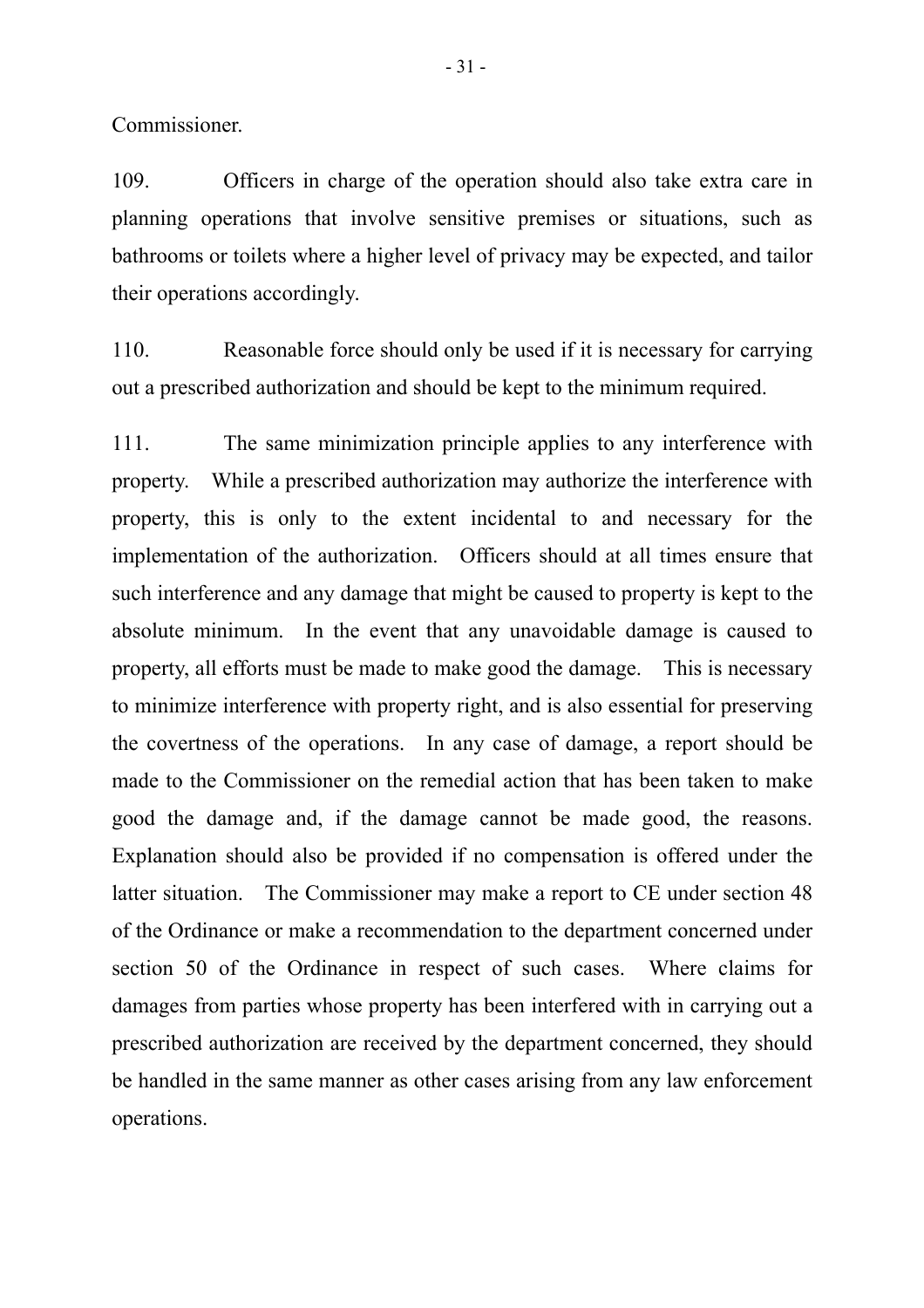#### **Device Retrieval Warrant**

112. As a matter of policy, surveillance devices should not be left in the target premises after their use, in order to protect the privacy of the individuals affected and the covert nature of the operation. A prescribed authorization already authorizes the retrieval of a surveillance device within the period of authorization, and surveillance devices should be retrieved during the period of authorization. However, it is accepted that in some cases it may not be reasonably practicable to retrieve the device before the end of the authorization. Retrieval of the device may not be practicable, for example, where an object to which a device is attached has been taken out of Hong Kong. As a general rule, after the expiry of the authorization, unless it is not reasonably practicable to retrieve the device, an application must be made for a device retrieval warrant if the device has not been retrieved. In all cases, at the expiration of the authorization, the officer-in-charge of the operation should take all reasonably practicable steps as soon as possible to deactivate the device or to withdraw any equipment that is capable of receiving signals or data that may still be transmitted by a device if it cannot be deactivated*.* 

113. Any decision of not applying for a device retrieval warrant where the device has not been retrieved after the expiry of an authorization should be endorsed by an officer at the directorate rank and a report on the decision, together with the reasons and steps taken to minimize possible intrusion into privacy by the device, should be submitted to the Commissioner. The Commissioner may then carry out a review based on the information provided and reasons advanced.

#### General Rules

114. The general rules on the application for issue and renewal of authorizations as set out paragraphs 27 to 32 are applicable to the application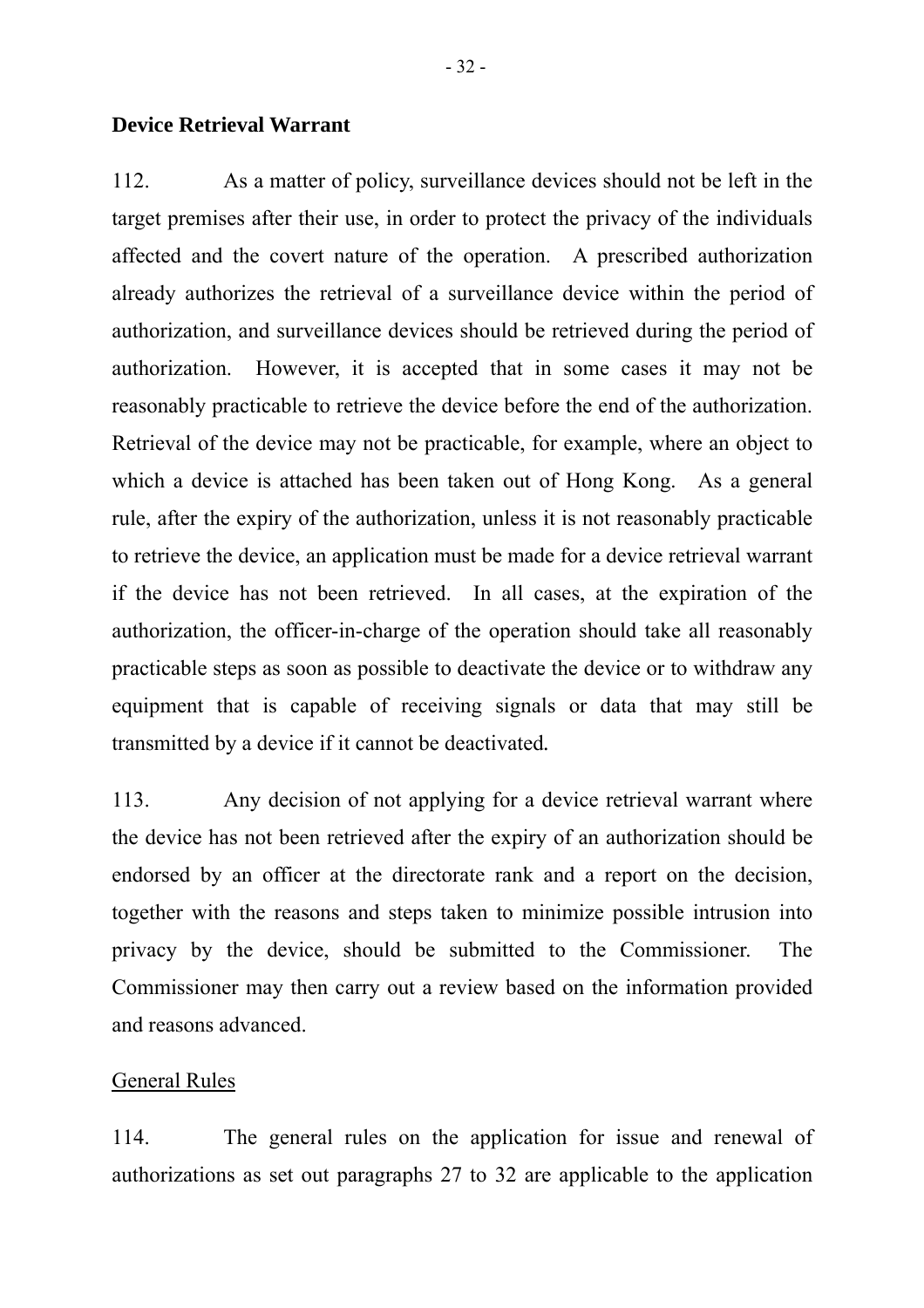for device retrieval warrant.

# Application for Device Retrieval Warrant

115. Section 32 of the Ordinance applies to the application for device retrieval warrants.

116. The application shall be made in writing (**COP-6** at **Annex**). The application shall be supported by a copy of the prescribed authorization, and an affidavit / affirmation containing information specified in Schedule 4 to the Ordinance, in particular an assessment of the impact (if any) of the retrieval on any person and the need for the retrieval.

# Duration of Device Retrieval Warrant

117. Section 34 of the Ordinance provides for the duration of a device retrieval warrant. Paragraph 30 above is relevant.

# General Provisions of Device Retrieval Warrant

118. Sections 35 and 36 of the Ordinance set out what the warrant authorizes. If it is necessary to carry out any concealment or interference with property for retrieval, this should be specified in making the application so that it could be so authorized. While no specific authorization for other incidental conduct set out in section 36 of the Ordinance is required, officers are reminded that the conduct must be necessary for and incidental to carrying out the warrant. Otherwise the conduct would not be covered by the warrant. Officers are also reminded that a device retrieval warrant does not authorize the further use of the device and the enhancement equipment concerned.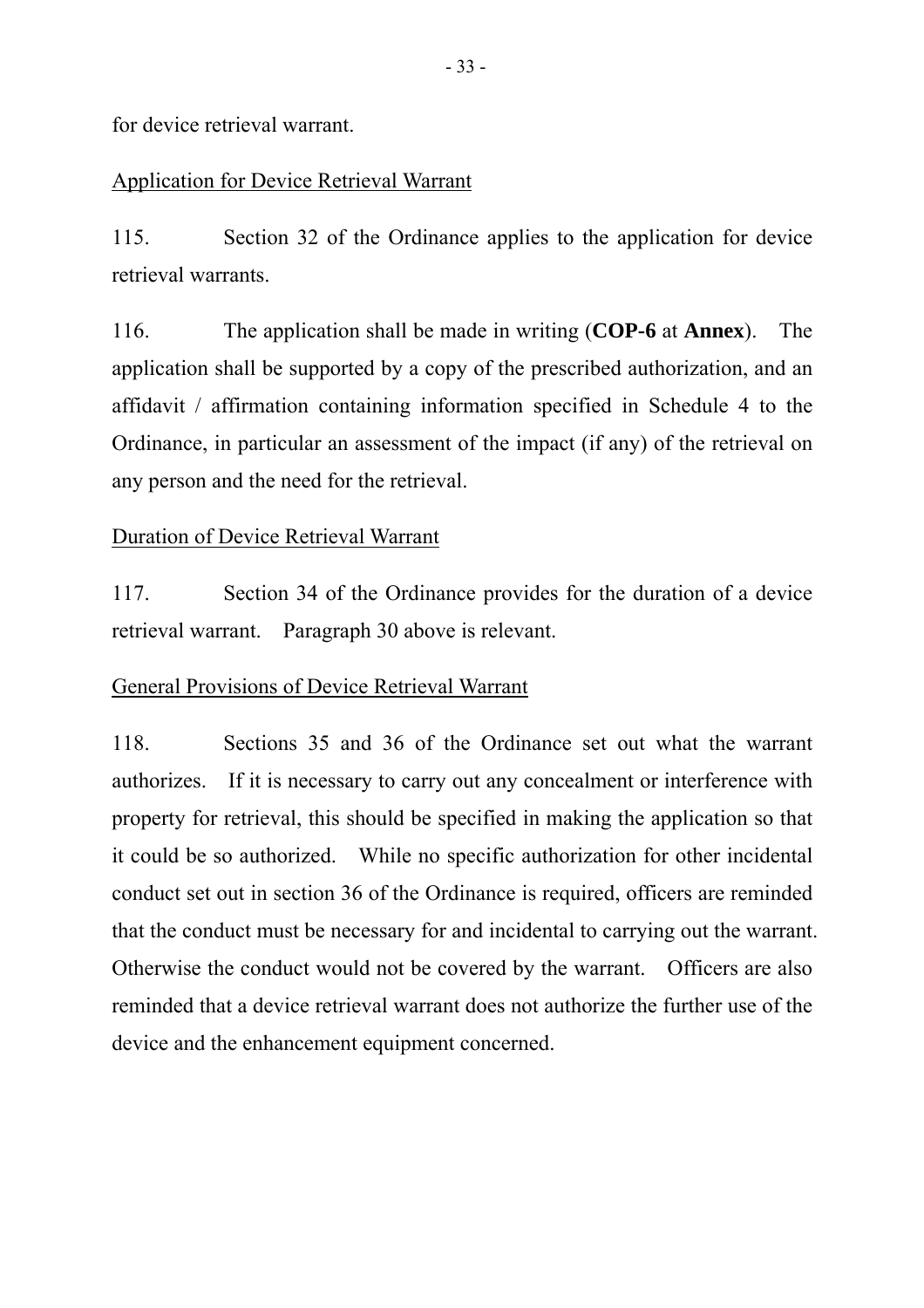#### **SAFEGUARDS**

#### **INDEPENDENT OVERSIGHT AUTHORITY**

#### **Functions of the Commissioner**

119. The Commissioner plays an important oversight role under the Ordinance. The functions of the Commissioner are to oversee the compliance by departments and their officers with the relevant requirements under the Ordinance. To enable the Commissioner to exercise his oversight, he is given the power to access any documents and require any person to answer any questions, for the purpose of carrying out his functions. Such documents or questions include those relating to the prescribed authorizations or the applications for the issue or renewal of prescribed authorizations. The Commissioner may also require any officer of the department to prepare a report on any case of interception or covert surveillance handled by the department. All officers are reminded of the critical importance of providing as much assistance to the Commissioner as possible, and of cooperating with him fully. Any failure to comply with the requests of the Commissioner under his power would be viewed most seriously, and the officer concerned will be liable to disciplinary actions.

#### **Reviews by the Commissioner**

120. The Commissioner may conduct reviews under a number of situations :

- (a) review of any case or procedure of departments for the purpose of overseeing compliance with the relevant requirements;
- (b) reviews of cases in respect of which a report has been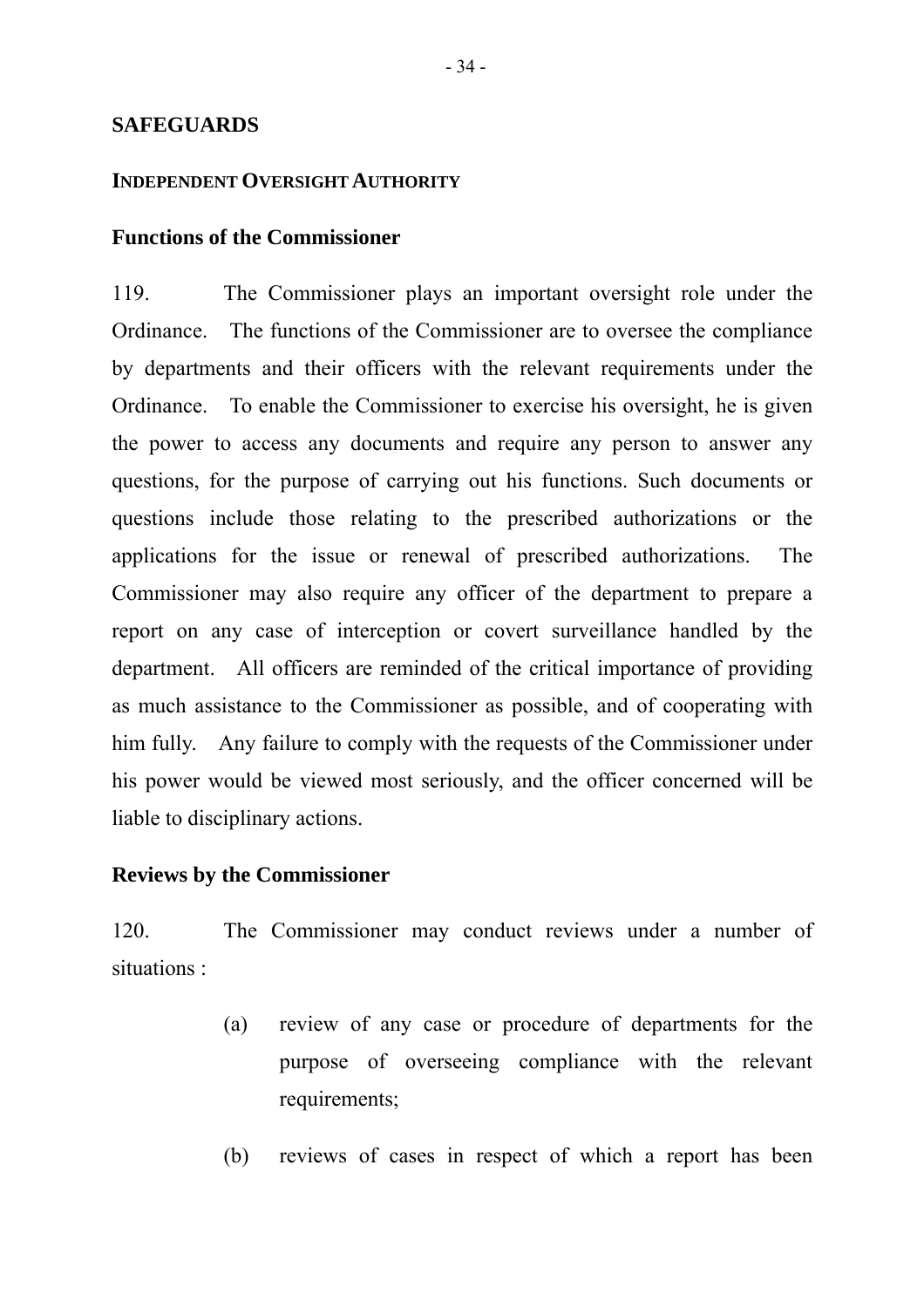submitted to him concerning the failure to apply for confirmation of an emergency authorization or prescribed authorization or renewal issued or granted upon an oral application, or in general any failure to comply with any relevant requirement of the Ordinance;

- (c) reviews of reports from LEAs relating to operations in which materials involving LPP have been obtained, damage to properties has been caused, or devices have not been retrieved after expiry of an authorization; and
- (d) other reviews as he considers necessary on compliance by departments and their officers with the relevant requirements.

121. The Commissioner will notify the head of the department concerned of the findings of his reviews and may refer these findings to the Chief Executive, the Secretary for Justice or any panel judge or all of them.

122. On receiving the Commissioner's findings, the head of the department concerned should cause a report to be submitted to the Commissioner with details of any measures taken by the department to address any issues identified in the findings as soon as reasonably practicable, or within the period specified by the Commissioner. These measures include, inter alia, disciplinary actions and those at the various stages of the disciplinary process.

# **Examinations by the Commissioner**

123. A person may apply to the Commissioner for an examination under section 42 of the Ordinance.

124. The Commissioner will conduct an examination applying the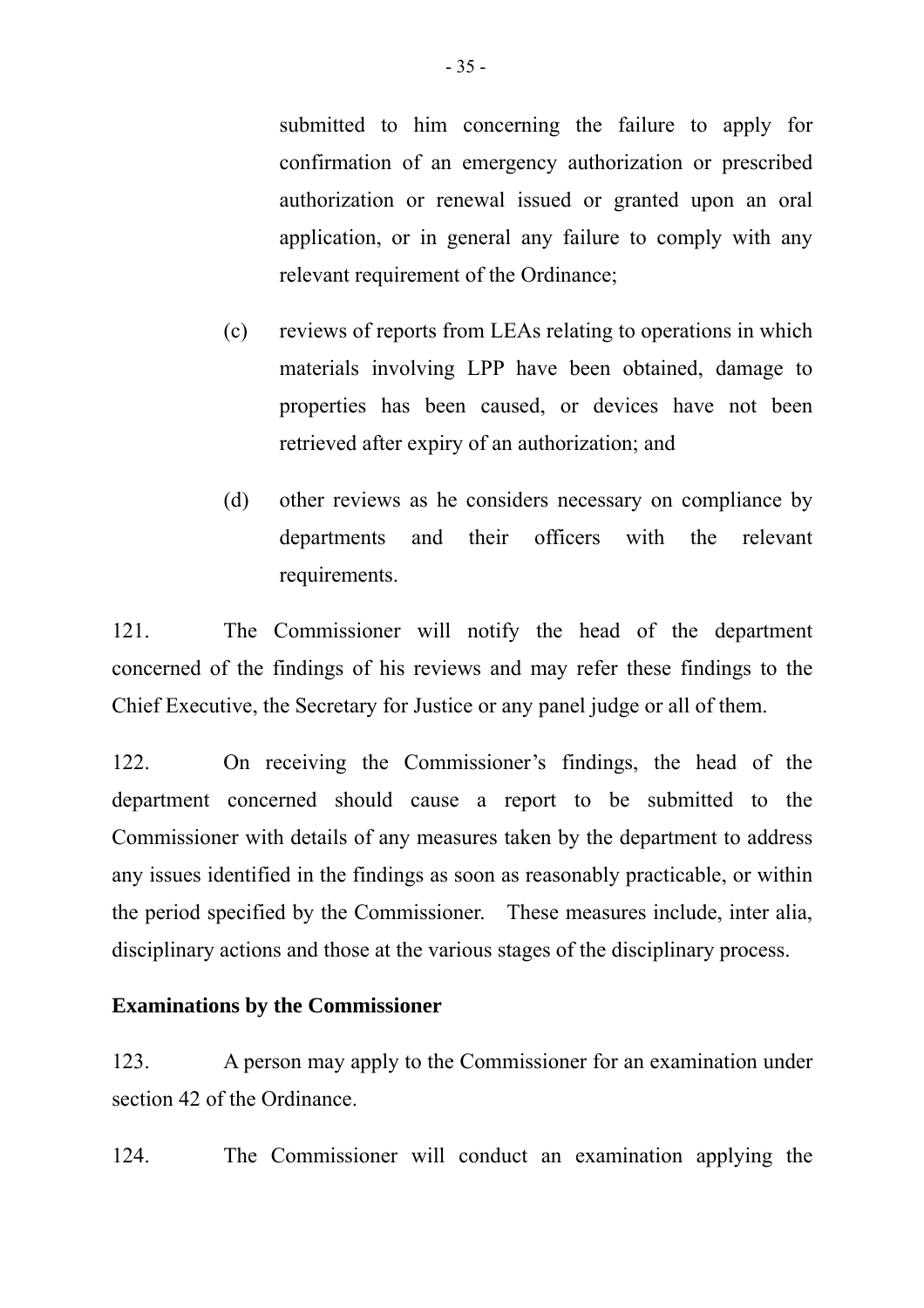principles applicable by a court on an application for judicial review to determine whether the operation alleged has been carried out without the authority of a prescribed authorization. The term "without the authority of a prescribed authorization" covers a number of scenarios, e.g. -

- (a) if there has been an operation for which the department should have applied for an authorization but has not in fact done so, i.e. there is no prescribed authorization at all;
- (b) if there has been an authorization but it does not confer the proper authority for the operation, including where the operation is beyond the terms contained in the authorization, for example –
	- (i) the operation has been carried out on a person, telephone number or address not intended to be covered by the authorization; or
	- (ii) a higher level of authorization should have been applied for; or
- (c) if there has been an authorization but it is invalid, for example,
	- (i) there has been material procedural impropriety in making the application; or
	- (ii) information that was available and that was likely to have affected the determination as to whether to issue the authorization was not provided to the authorizing authority.
- 125. It will be up to the Commissioner to decide how to go about his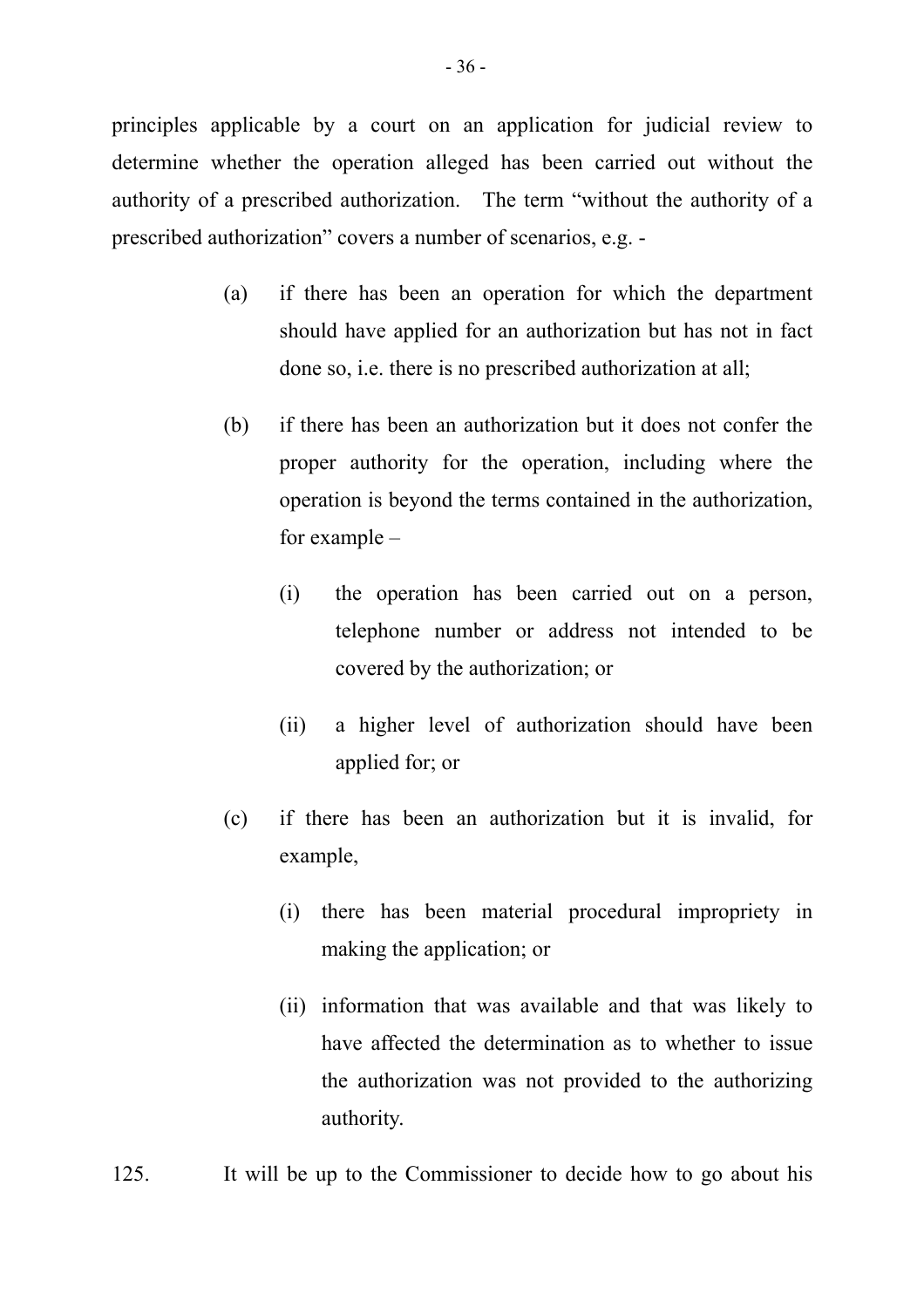examination. Officers are reminded to afford the maximum cooperation and assistance to the Commissioner to facilitate his examination. Any failure of a department or its officer to comply with the requirement made by the Commissioner may be reported to the Chief Executive.

126. As required by the Ordinance, the Commissioner would not carry out or proceed with an examination and make any determination further to the examination if any relevant criminal proceedings are pending or are likely to be instituted, until the proceedings have been finally determined or disposed of, and, in case of criminal proceedings likely to be instituted, until they are no longer likely to be instituted. Arrangements should be in place to ensure that the Commissioner is informed of any of the above situations, when it comes to the knowledge of a department that the Commissioner is examining a case.

127. Should the Commissioner find a case in the applicant's favour, he would notify the applicant as long as doing so would not be prejudicial to the prevention or detection of crime or the protection of public security. Departments must bring to the Commissioner's attention all relevant factors to facilitate his making of a decision in this regard. On being informed of the Commissioner's determination in favour of the applicant, the head of the department concerned must ensure that a report be made to the Commissioner detailing the reasons for the conduct without authority and what steps he has taken (including any disciplinary action in respect of any officer) in respect of the case in particular and to prevent future recurrence in general.

128. If the Commissioner determines that the interception or covert surveillance has been carried out without authority but decides not to give notification for the reason that the prevention or detection of crime or the protection of public security would be prejudiced, there would be a continuing duty upon him to review from time to time whether continued non-notification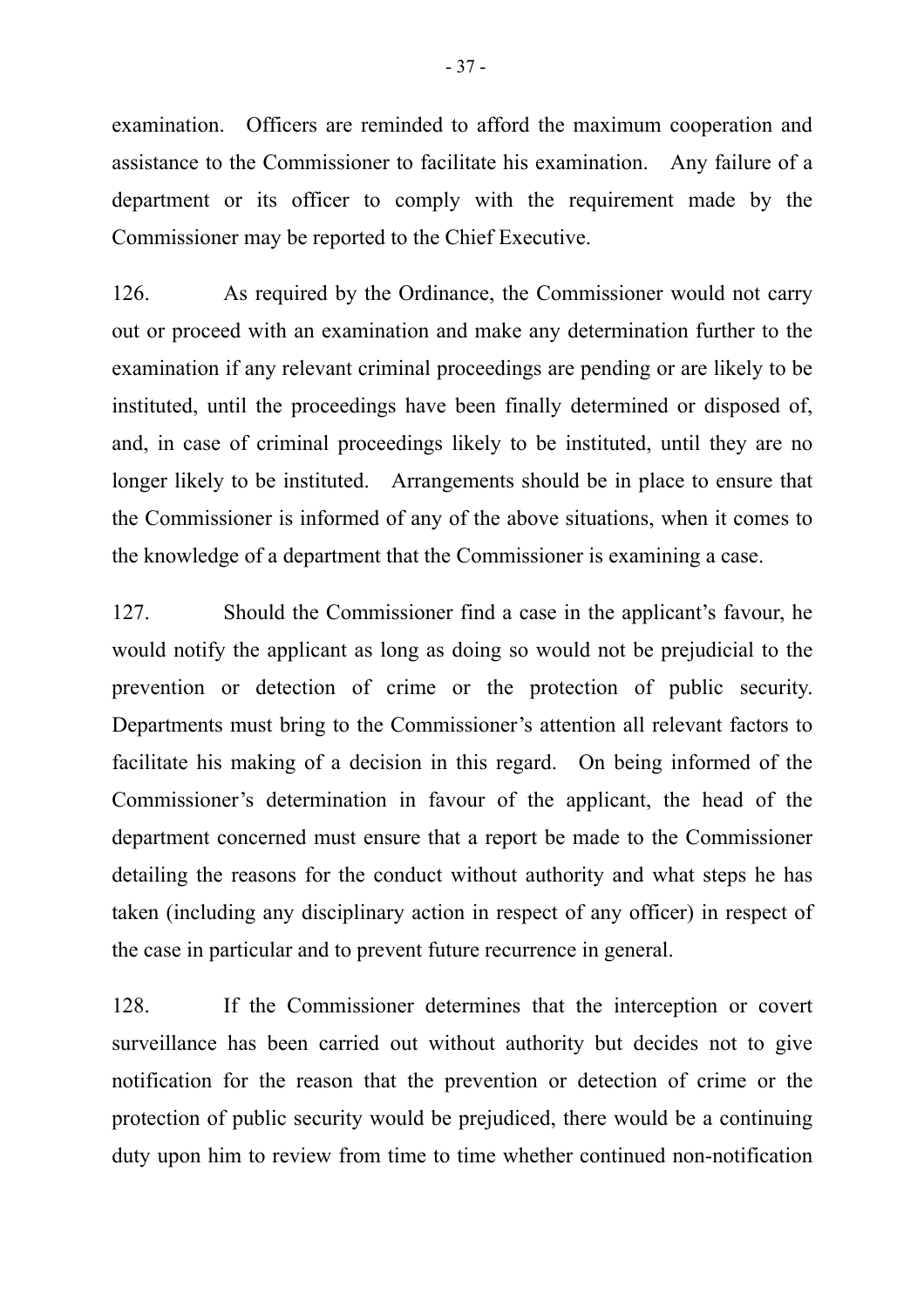is justified. To assist the Commissioner in this aspect, the head of the department concerned shall cause a regular report at least on a quarterly basis to be submitted to the Commissioner to facilitate his determination of whether continued non-notification is justified. The final decision of when to notify rests with the Commissioner.

#### **Notification by the Commissioner**

129. Under section 46A(1) of the Ordinance, if the Commissioner considers that there is any case in which any interception or covert surveillance has been carried out by an officer a department on a subject without the authority of a prescribed authorization, the Commissioner would give notice to the subject. Similar requirements and arrangements as for examinations by the Commissioner apply. Again, the decision as to whether to notify rests with the Commissioner.

#### **REGULAR REVIEWS BY DEPARTMENTS**

130. The head of the department shall make arrangements to keep under regular review, at least on a quarterly basis, the compliance by officers of the department with the relevant requirements under the Ordinance, i.e., the provisions of the Ordinance, this Code and the prescribed authorizations. The reviews may consist of audit checks of past and live cases as well as theme-based targeted reviews regarding, for example, the handling of applications, keeping of records, and reports to the Commissioner.

131. The head of department shall also designate a reviewing officer under section 54(2) of the Ordinance to keep under review the performance by the authorizing officers of any function under the Ordinance. The reviewing officer should be at least a rank higher than the officer for approving the making of applications for judge's authorization and the authorizing officer under the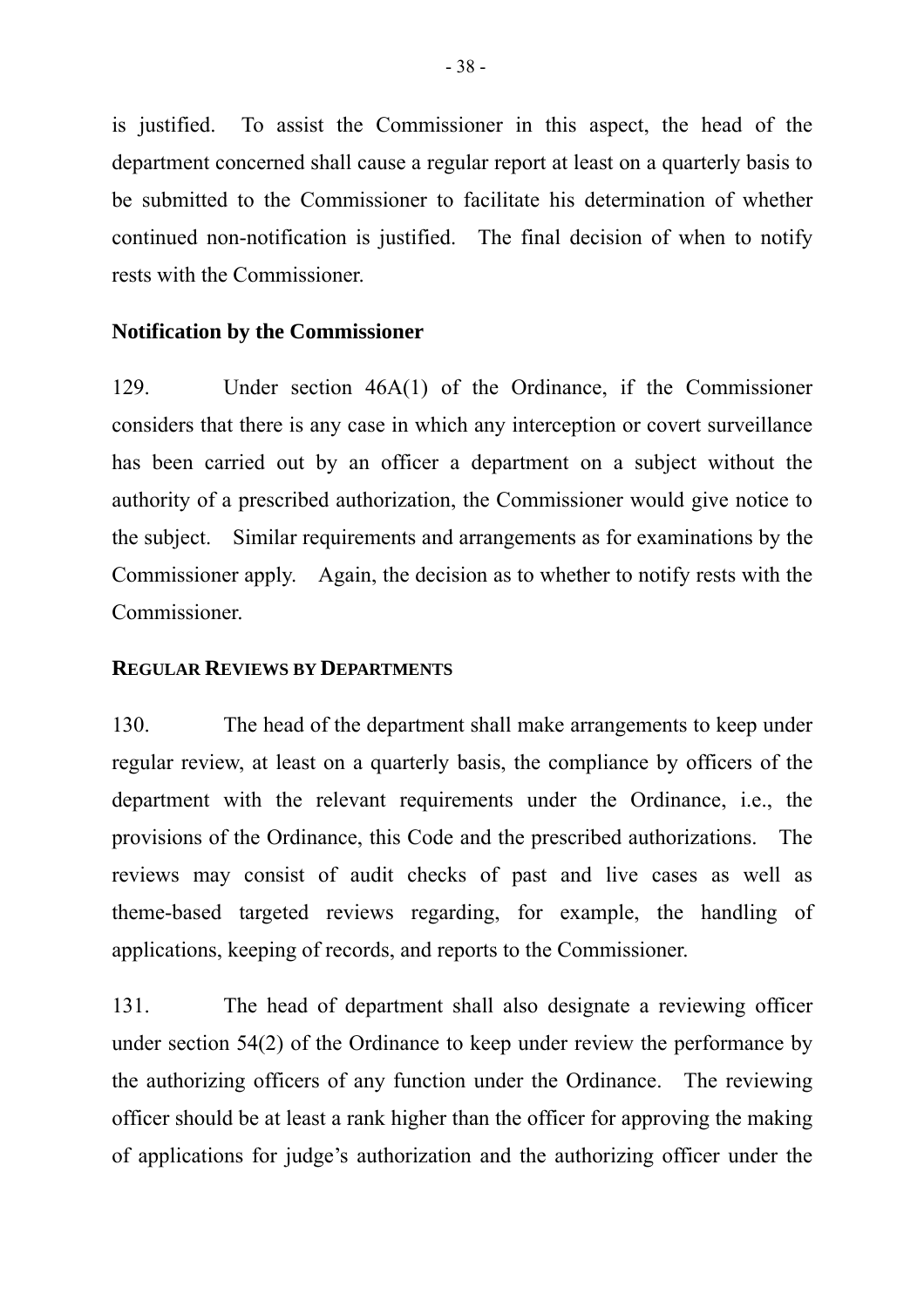Ordinance. In practice, therefore, the reviewing officer should be at the rank of assistant commissioner of police or equivalent or above. The reviewing officer should, as far as practicable, be an officer who is or was not directly involved in the investigation or operation in question.

#### **DISCONTINUANCE OF INTERCEPTION OR COVERT SURVEILLANCE**

132. If an officer conducting reviews under section 54(1) or section 54(2) of the Ordinance is of the opinion that the ground for discontinuance of a prescribed authorization exists, he shall as soon as reasonably practicable after forming the opinion, cause the interception or covert surveillance concerned to be discontinued. In practice, this would mean that the officer should inform the officer of the department concerned who is for the time being in charge of the interception or covert surveillance of his decision, and the latter should so comply.

133. An officer must be assigned to be in charge of a covert operation for the purpose of section 55(2). Arrangements should be in place to ensure that he is made aware of the relevant information and developments that may constitute the ground for discontinuance*.* 

- 134. The officer for the purpose of section 55(2) of the Ordinance
	- (a) should, as soon as reasonably practicable after he becomes aware that the ground for discontinuance of the prescribed authorization exists, cause the interception or covert surveillance to be discontinued; and
	- (b) may at any time cause the interception or covert surveillance to be discontinued.

135. Where any interception or covert surveillance has been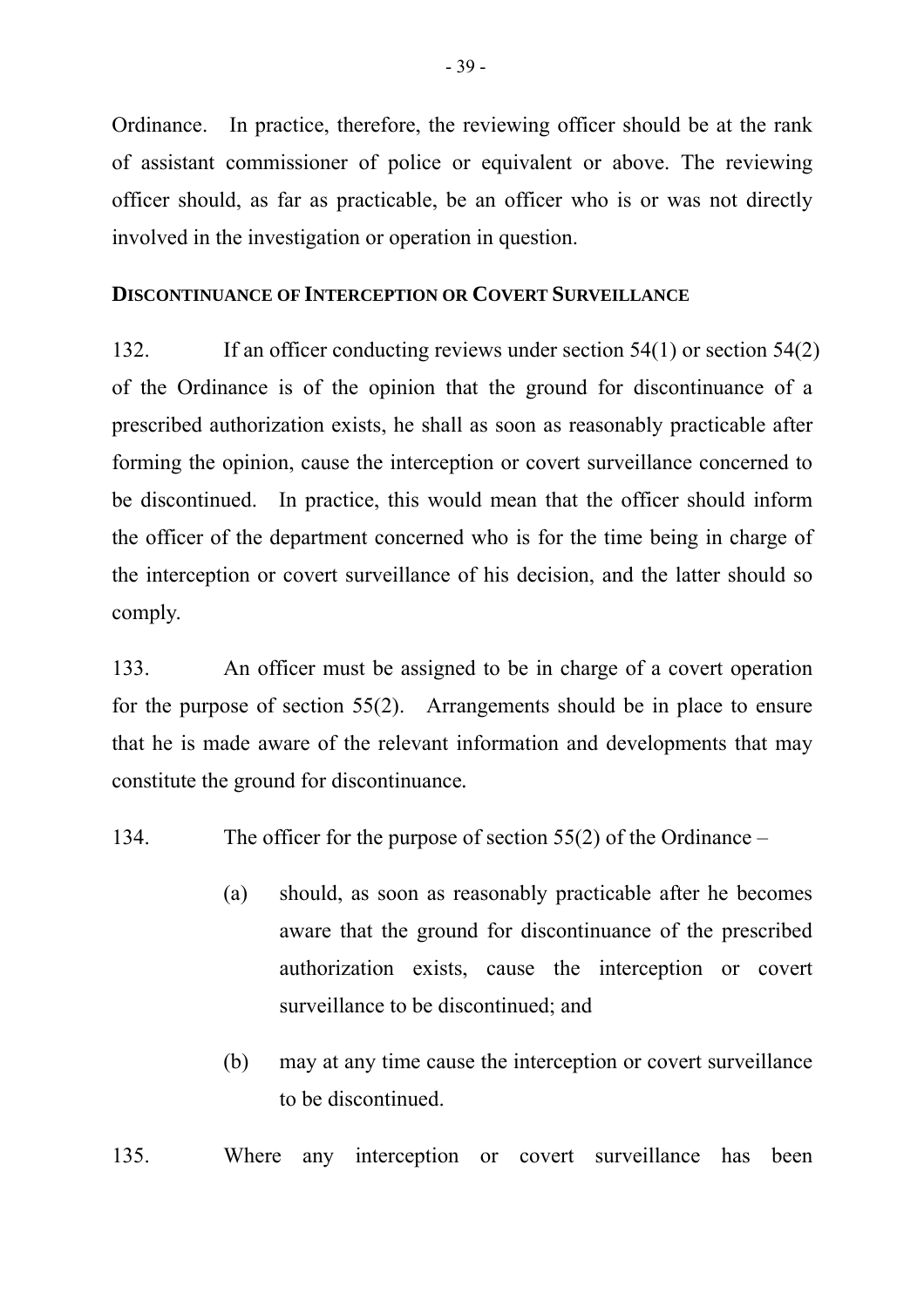discontinued, the officer who has caused the discontinuance shall, as soon as reasonably practicable after the discontinuance, cause a report on the discontinuance and the ground for the discontinuance to be forwarded to the same relevant authority to whom an application under the Ordinance for the issue or renewal of the prescribed authorization concerned has last been made for revocation of the prescribed authorization concerned.

136. A ground for discontinuance of an operation under a prescribed authorization exists if the conditions for the continuance of the prescribed authorization under section 3 of the Ordinance are not met. In considering whether the conditions are not met, the officer concerned should take into account information that is available at the time of the review. Situations that may require discontinuance of operation could include, for example, the relevant purpose of the prescribed authorization has been achieved, the emergence of new information indicating that there is no further need for the operation, all the information sought has already been obtained etc. For instance, in a telecommunications interception or Type 1 surveillance operation, where the degree of intrusion into the privacy of persons unconnected with the investigation has reached a level beyond what was originally envisaged in the application for authorization, it could render the continuation of the operation disproportionate to the purpose sought and hence discontinuance is required.

137. For covert surveillance operations, a device retrieval warrant should also be applied for at the same time as the report on discontinuance where the device has not been retrieved, unless it is not reasonably practicable to retrieve the device (in which case a report would need to be submitted to the Commissioner (see paragraph 112 to 113). The officer-in-charge of the operation should, at the same time, take all reasonably practicable steps as soon as possible to deactivate the device or to withdraw any equipment that is capable of receiving signals or data that may still be transmitted by a device if it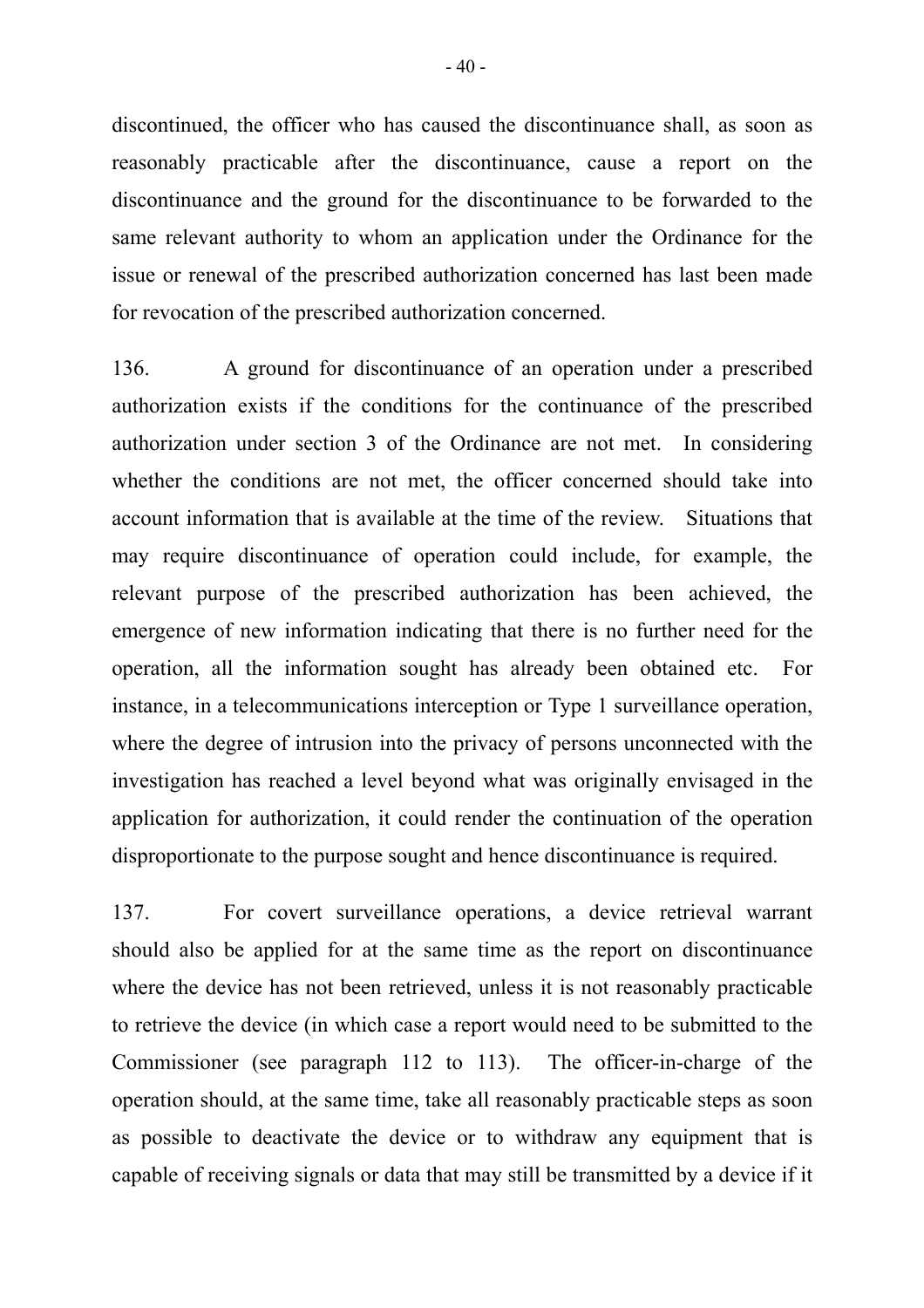cannot be deactivated*.* 

138. The forms for reporting on the discontinuance of an operation under a prescribed authorization are set out respectively at **COP-7, COP-21** and **COP-30** at **Annex**.

# **SAFEGUARDS FOR PROTECTED PRODUCTS**

139. Where any protected product $9$  has been obtained pursuant to any prescribed authorization, the head of the department should make arrangements to ensure that the requirements in section 56 of the Ordinance are satisfied.

140. As pointed out in paragraph 103 above, where any protected product contains any information that is subject to LPP, the head of the department concerned should ensure that the protected product that contains such information –

- (a) in the case of a prescribed authorization for a postal interception or covert surveillance, is destroyed not later than 1 year after its retention ceases to be necessary for civil or criminal proceedings before any court that are pending or are likely to be instituted; or
- (b) in the case of a prescribed authorization for a telecommunications interception, is as soon as reasonably practicable destroyed.

141. Owing to the sensitive nature of interception or covert surveillance operations, any unauthorized disclosure of information on these operations may seriously infringe the privacy of the persons concerned as well as jeopardize the

<sup>-&</sup>lt;br>9 Copies of protect products are subject to the same protection requirements as those for the products themselves under the Ordinance. "Copy" is defined to include any copy, extract or summary of the contents.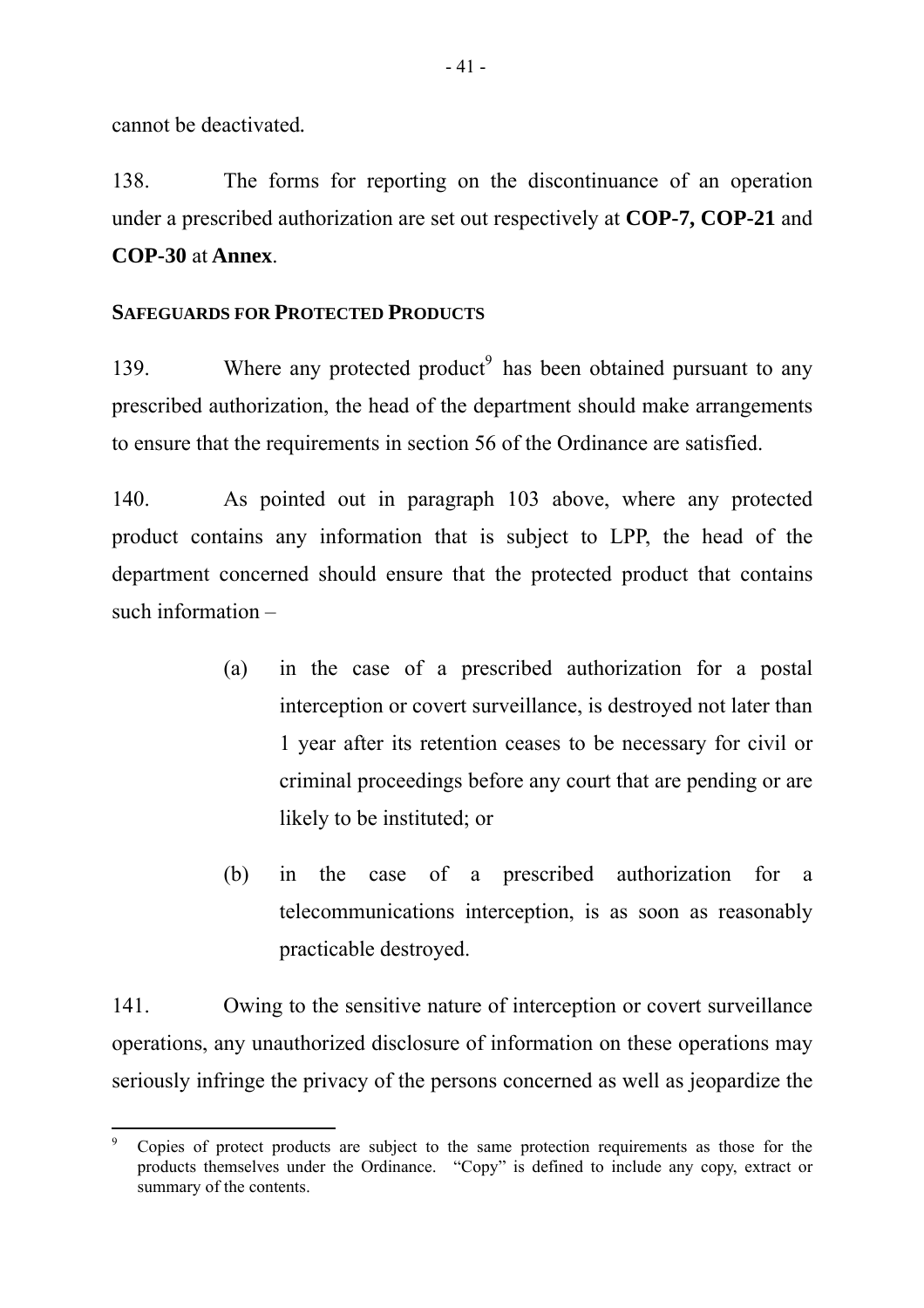specific investigation or operation. To protect privacy and ensure the integrity of classified operations, details of each operation should only be made known on a strict "need to know" basis.

142. Departments should, on the basis of their operation, set up system(s) to document the information obtained from operations authorized under the Ordinance, with restricted access to the different types of information depending on the confidentiality level, and proper paper trail on access, disclosure and reproduction.

143. The Ordinance provides that any relevant telecommunications interception product is not admissible in evidence in any proceedings before any court other than to prove that a relevant offence (e.g. under the Telecommunications Ordinance (Cap. 106) or Official Secrets Ordinance (Cap. 521)) has been committed.

144. Notwithstanding the general non-admissibility policy, section 58(4) of the Ordinance provides for disclosure of *"any information obtained pursuant to a relevant prescribed authorization and continuing to be available to the department concerned [that] might reasonably be considered capable of undermining the case for the prosecution against the defence or of assisting the case for the defence."* To ensure that this is observed, departments should require officers concerned in the telecommunications interception operations to look out for and, where appropriate, report on such materials that may be exculpatory. In case of doubt, legal advice should be sought.

#### **RETENTION OF RECORDS**

145. Each department should maintain a central registry to keep the records associated with applications for prescribed authorizations and related matters.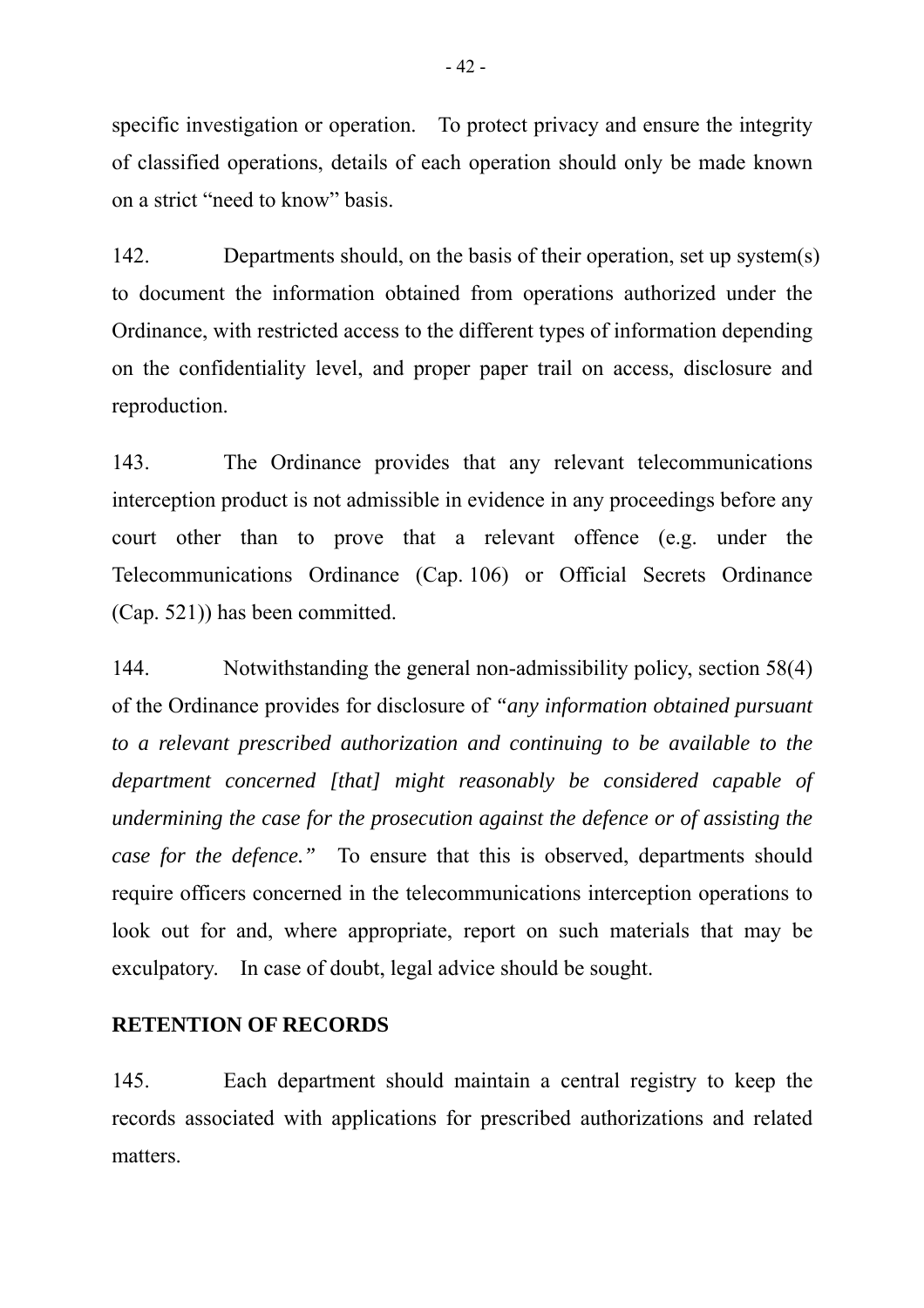146. The central registry plays an important role to ensure that a complete record is kept and to facilitate the work of the Commissioner and internal reviews. To protect the confidentiality of the information kept, it is essential that strict access control be implemented. The established requirements for physical security protection, access control and "need to know" principle should be complied with. Each head of department must also ensure that audit trails are kept for all instances of access.

147. Section 57 of the Ordinance sets out a number of record keeping requirements. These records should be kept by the central registry. Should the officer-in-charge of the registry suspect any irregularity in access requests, he should immediately report it to the management of the department.

#### **ENSURING COMPLIANCE**

148. Officers who fail to comply with the provisions of the Ordinance, the provisions of this Code or the terms and conditions of the authorization or device retrieval warrant concerned would be subject to disciplinary action or, depending on the case, the common law offence of misconduct in public office, in addition to continuing to be subject to the full range of existing law. Each department should therefore ensure that officers who may be involved in the application for, or determination of and execution of matters covered by the Ordinance are fully briefed on the various requirements. Refresher briefings should be arranged as and when this Code is updated or after an important review by the Commissioner or the reviewing officer that may be of general reference value. All non-compliance, and the remedial measures, should be reported to the Commissioner.

149. Each department should appoint an officer to answer questions from the department's officers regarding compliance with this Code and, more generally, all the relevant requirements. Should there be suggestions from